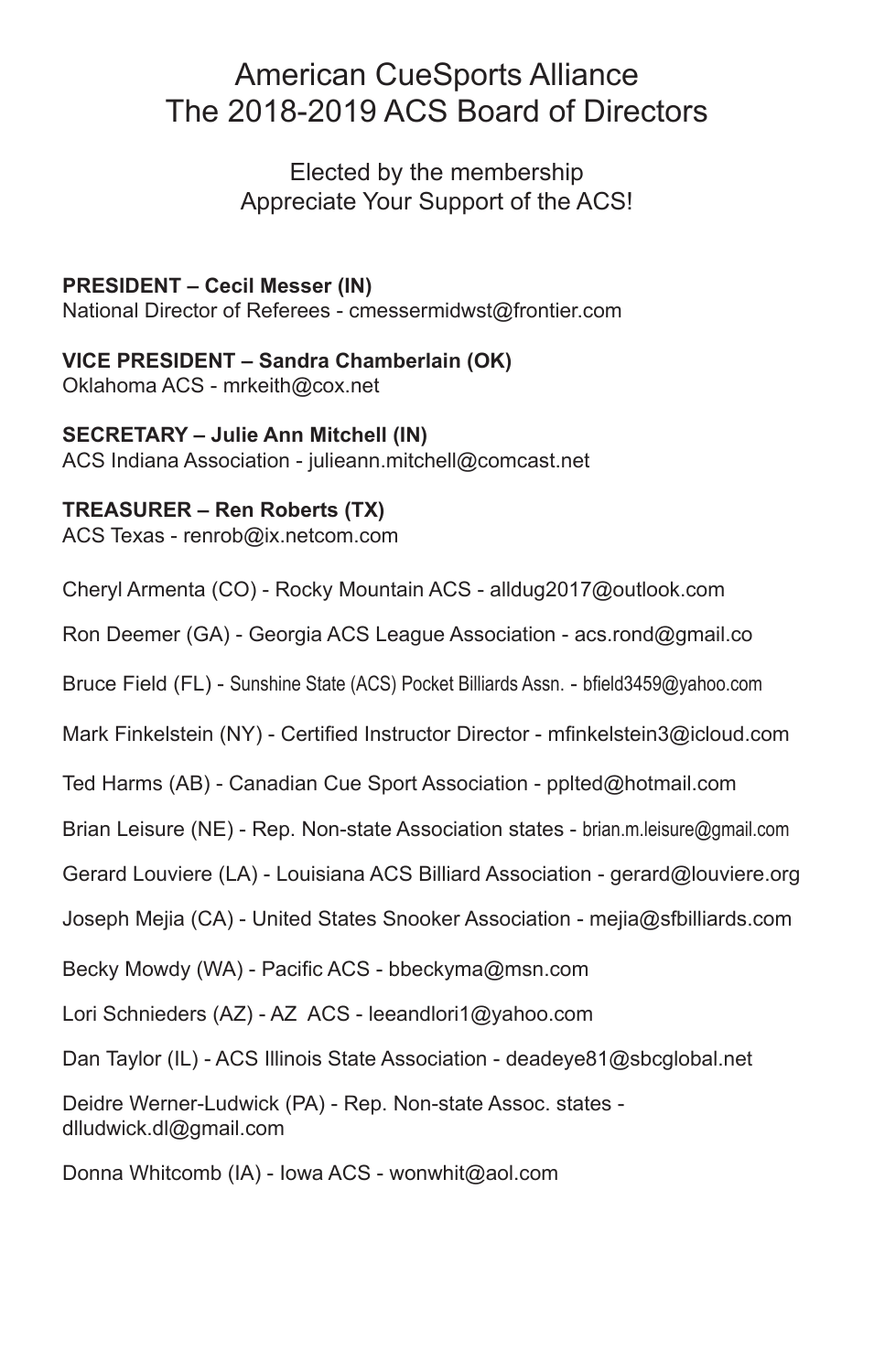

#### **League Player Handbook**

The rules contained in this handbook are the official rules used at all ACS and CCS Championship events. Rules used in local leagues may vary from the rules presented herein

| Sportsmanship in League Play                                 | $\ddot{\rm n}$ |
|--------------------------------------------------------------|----------------|
| Pool Cue Specifications                                      | iv             |
|                                                              | 1              |
| Nine Ball World-Standardized Rules                           | 7              |
| Eight Ball World-Standardized Rules                          | 10             |
|                                                              | 16             |
| Rules/Regulations for Wheelchair Competition                 | 21             |
| Definitions Used in the Rules $\ldots$ , $\ldots$ , $\ldots$ | 23             |
|                                                              | 30             |
| ACS Certified Referees                                       | 45             |
| ACS Certified Instructors Offer Lessons                      | 47             |

American CueSports Alliance 101 S. Military Ave., Suite P - #131 Green Bay, WI 54303 Tel: 920-662-1705, Fax: 920-662-1706 www.americancuesports.org © 2018-2019 American CueSports Alliance All Rights Reserved

**The ACS follows the world-standardized rules established by the International Olympic Committee-affiliated world-governing body for pool: the World Pool-Billiard Association (WPA). The contents within this Player Handbook reflect the most recent minor changes the WPA made in the rules in March 2016. The WPA rules are followed by all official continental and national federations worldwide, and a 5-year moratorium on any further rule changes is typically followed.**

#### **SPORTSMANSHIP IN LEAGUE PLAY**

Sportsmanship is simply treating your teammates and opponents with courtesy and respect. While everyone wants to win, the purpose of league play is to have fun playing the great sport of billiards in the company of friends.

By following a few simple guidelines, you can help ensure everyone gets the most out of their ACS League experience:

- 1. Know the rules: Most disputes can be avoided if both players are knowledgeable about the rules of the game.
- 2. Play to your potential: Being a good sport doesn't mean taking it easy on your opponent; quite the opposite. You'll be respected far more if you give it your best each turn at the table. If you're in a handicapped league, don't "sandbag" by keeping your wins as modest as possible. Handicaps are meant to be a genuine measure of your skill. It's poor sportsmanship to give anything but your best effort.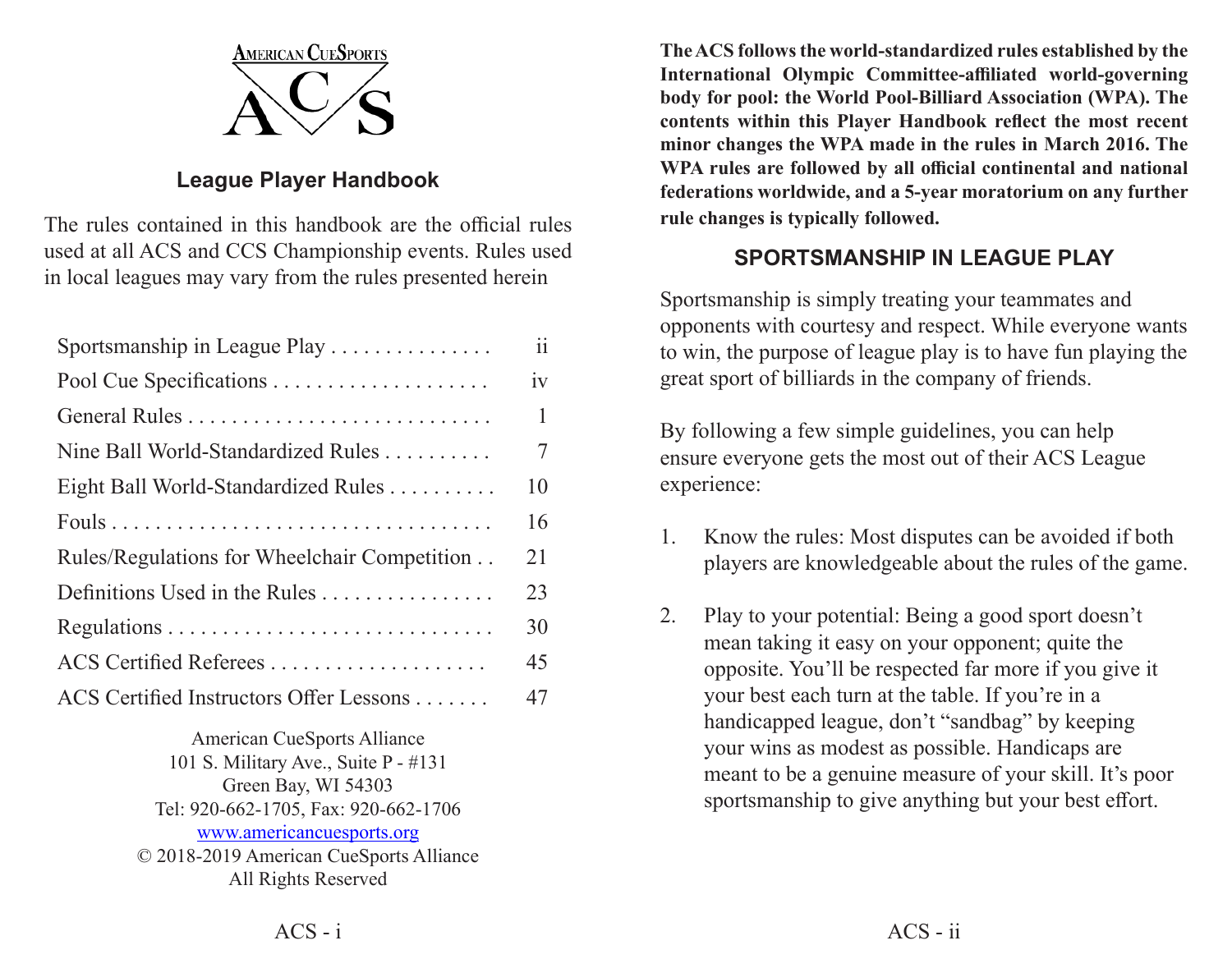- 3. No "Sharking": "Sharking" is any act designed to upset your opponent or disrupt their concentration at any time during the game. Examples are using profanity, making sarcastic comments, refusing to acknowledge an obvious foul, standing close to your opponent's line of vision or creating sudden noise. These rules apply not only to you, but also to any person who is in your "cheering squad".
- 4. Resolve disputes the right way: Disputes will occasionally occur, and most will arise over a judgement call. Learn the procedures for settling disputes in your league and follow them religiously. This way, disputes can be resolved equitably and calmly.
- 5. Respect your host and their equipment: Billiard rooms help sponsor your league and provide use of their facilities and equipment. Whether at home or away, you represent your host club or bar.

Sportsmanship is all about courtesy and respect. Be sure to shake the hand of your opponent before and after each game, acknowledge your opponent's good shots, and make sure that the trademark of you and your teammates is good sportsmanship. Win or lose, that's what league play is all about.

#### **POOL CUE SPECIFICATIONS**

| Width of Tip: $\dots$   No minimum/ 14 mm maximum                     |
|-----------------------------------------------------------------------|
| <b>Weight:</b>   No minimum / 25 oz. maximum                          |
| <b>Length:</b> $\dots$ $\dots$ $\cdot$ 40 inches minimum / no maximum |

The cue tip may not be of a material that can scratch or damage the addressed ball. The cue tip on any stick must be composed of a piece of specially processed leather or other fibrous or pliable material that extends the natural line of the shaft end of the cue and contacts the cue ball when the shot is executed.

The ferrule of the cue stick, if of a metal material, may not be more than 1 inch in length.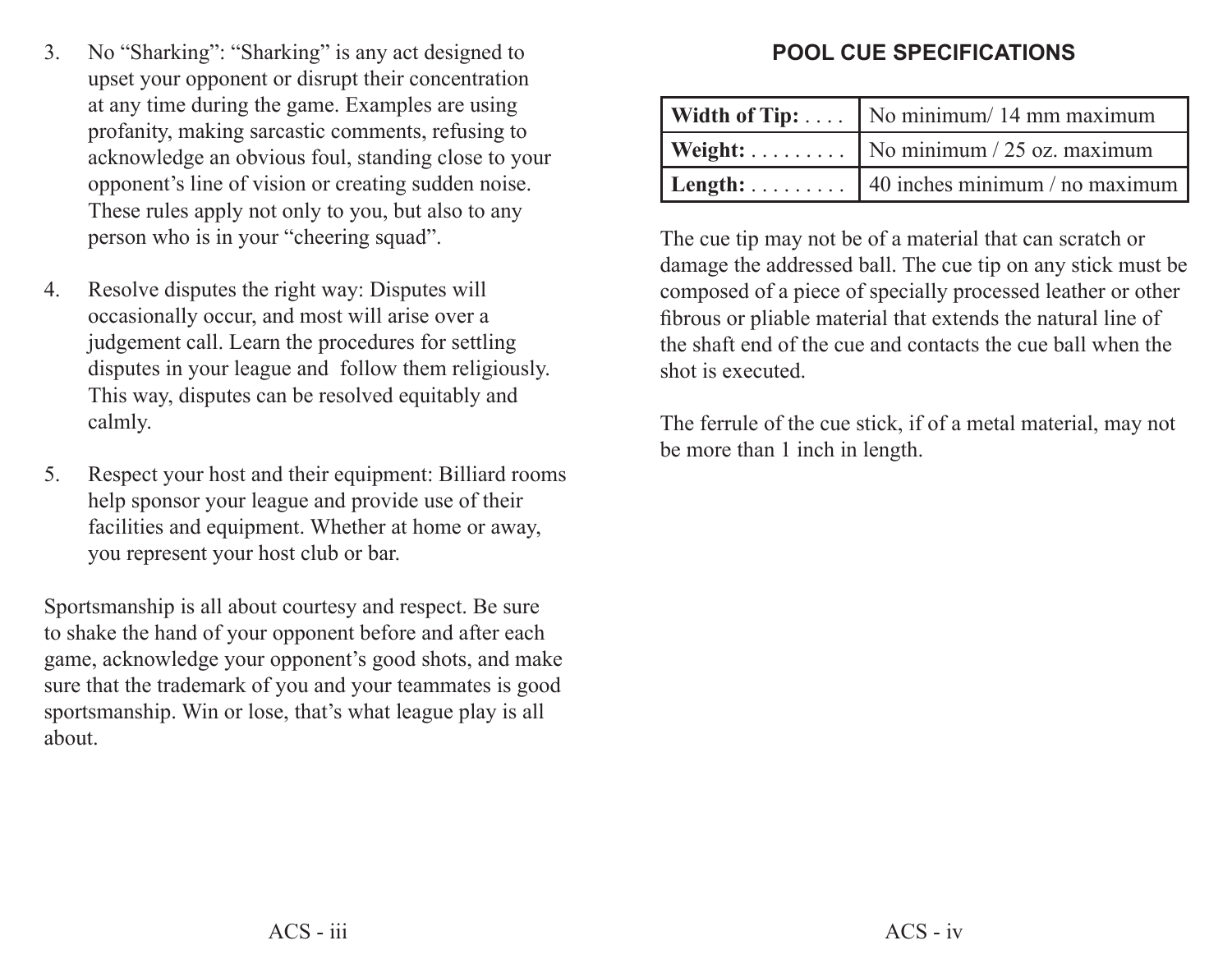## **1. GENERAL RULES**

[Editorial comments on the U.S. English version: The masculine gender has been used for simplicity of wording and is not intended to specify the gender of the players or officials. The word "game" is used to refer to a discipline such as nine ball rather than a rack or a match.]

The following General Rules apply to all the games covered by these rules except when contradicted by specific game rules. In addition, the Regulations of Pool Billiards cover aspects of the game not directly related to the game rules, such as equipment specifications and organization of events.

The games of Pool Billiards are played on a flat table covered with cloth and bounded by rubber cushions. The player uses a stick (pool cue) to strike a cue ball which in turn strikes object balls. The goal is to drive object balls into six pockets located at the cushion boundary. The games vary according to which balls are legal targets and the requirements to win a match.

#### **1.1 Player's Responsibility**

It is the player's responsibility to be aware of all rules, regulations and schedules applying to competition. While tournament officials will make every reasonable effort to have such information readily available to all players as appropriate, the ultimate responsibility rests with the player.

#### **1.2 Lagging to Determine Order of Play**

The lag is the first shot of the match and determines order of play. The player who wins the lag chooses who will shoot first.

The referee will place a ball on each side of the table behind the head string and near the head string. The players will shoot at about the same time to make each ball contact the foot cushion with the goal of returning the ball closer to the head cushion than the opponent.

A lag shot is bad and cannot win if the shooter's ball:

- (a) crosses the long string;
- (b) contacts the foot cushion other than once;
- (c) is pocketed or driven off the table;
- (d) touches the side cushion; or
- (e) the ball rests within the corner pocket and past the nose of the head cushion.

In addition, a lag will be bad if any non-object-ball foul occurs other than *6.9 Balls Still Moving*.

The players will lag again if:

- (a) a player's ball is struck after the other ball has touched the foot cushion;
- (b) the referee cannot determine which ball has stopped closer to the head cushion; or
- (c) both lags are bad.

#### **1.3 Player's Use of Equipment**

The equipment must meet existing WPA equipment specifications. In general, players are not permitted to introduce novel equipment into the game. The following uses, among others, are considered normal. If the player is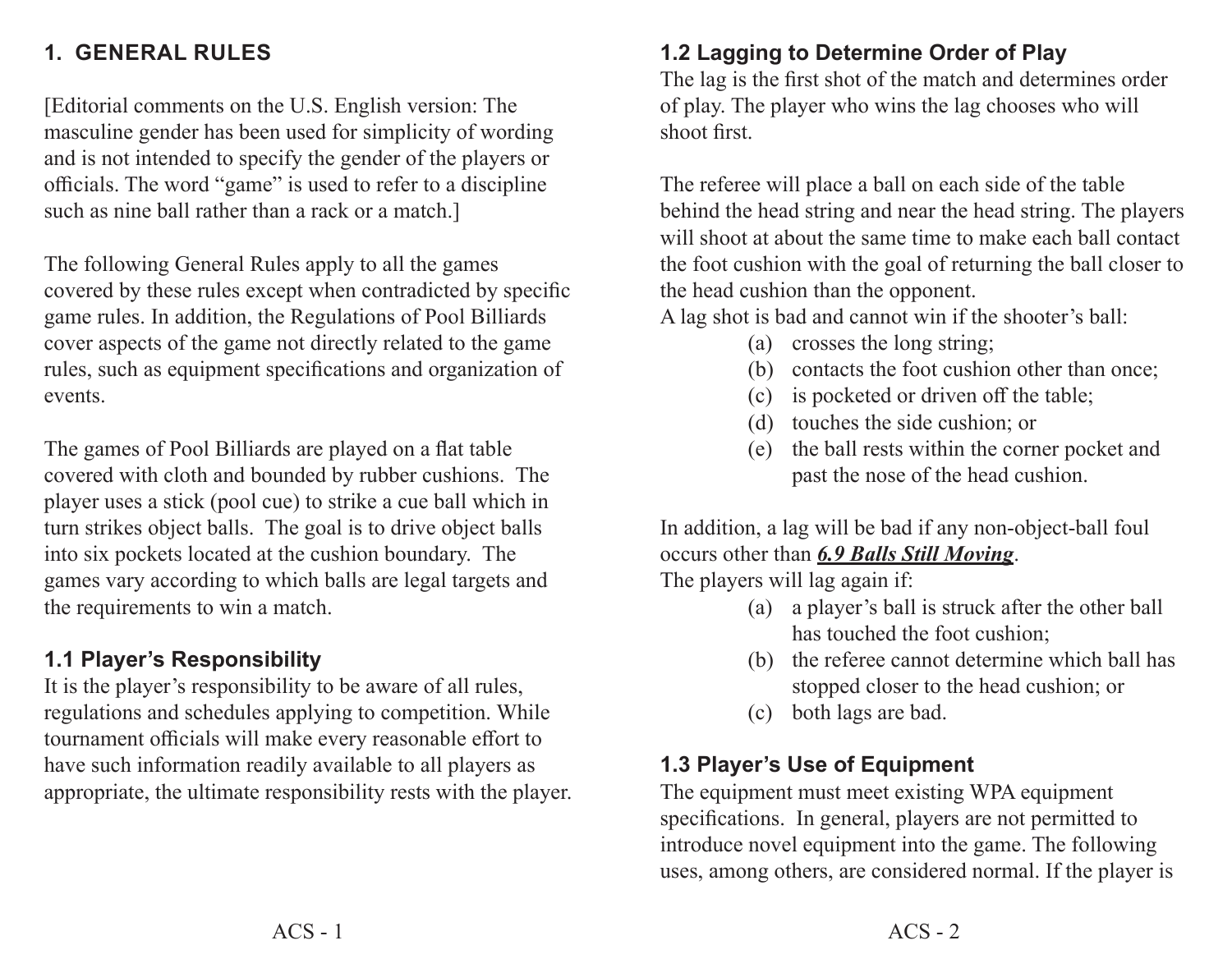uncertain about a particular use of equipment, he should discuss it with the tournament management prior to the start of play. The equipment must be used only for the purpose or in the manner that the equipment was intended. (*See 6.17 Unsportsmanlike Conduct*)

- (a) Cue Stick The player is permitted to switch between cue sticks during the match, such as break, jump and normal cues. He may use either a built-in extender or an add-on extender to increase the length of the stick.
- (b)  $Chalk$  The player may apply chalk to his tip to prevent miscues, and may use his own chalk, provided its color is compatible with the cloth.
- (c) Mechanical Bridges The player may use up to two mechanical bridges to support the cue stick during the shot. The configuration of the bridges is up to the player. He may use his own bridge if it is similar to standard bridges.
- (d) Gloves The player may use gloves to improve the grip and/or bridge hand function.
- (e) Powder A player is allowed to use powder in a reasonable amount as determined by the referee.

## **1.4 Spotting Balls**

Balls are spotted (returned to play on the table) by placing them on the long string (long axis of the table) as close as possible to the foot spot and between the foot spot and the foot rail, without moving any interfering ball. If the spotted ball cannot be placed on the foot spot, it should be placed in contact (if possible) with the corresponding interfering ball. However, when the cue ball is next to the spotted ball, the spotted ball should not be placed in contact with the cue ball; a small separation must be maintained. If all of the long string below the foot spot is blocked by other balls, the ball is spotted above the foot spot, and as close as possible to the foot spot.

#### **1.5 Cue Ball in Hand**

When the cue ball is in hand, the shooter may place the cue ball anywhere on the playing surface (See *8.1 Parts of the Table*) and may continue to move the cue ball until he executes a shot. (See definition *8.2 Shot*). Players may use any part of the cue stick to move the cue ball, including the tip, but not with a forward stroke motion. In some games and for most break shots, placement of the cue ball may be restricted to the area behind the head string depending on the rules of the game, and then *6.10 Bad Cue Ball Placement* and *6.11 Bad Play from Behind the Head*  **String** may apply. When the shooter has the cue ball in hand behind the head string and all the legal object balls are behind the head string, he may request the legal object ball nearest the head string to be spotted. If two or more balls are equal distance from the head string, the shooter may designate which of the equidistant balls is to be spotted. An object ball that rests exactly on the head string is playable.

#### **1.6 Standard Call Shot**

In games in which the shooter is required to call shots, the intended ball and pocket must be indicated for each shot if they are not obvious. Details of the shot, such as cushions struck or other balls contacted or pocketed are irrelevant.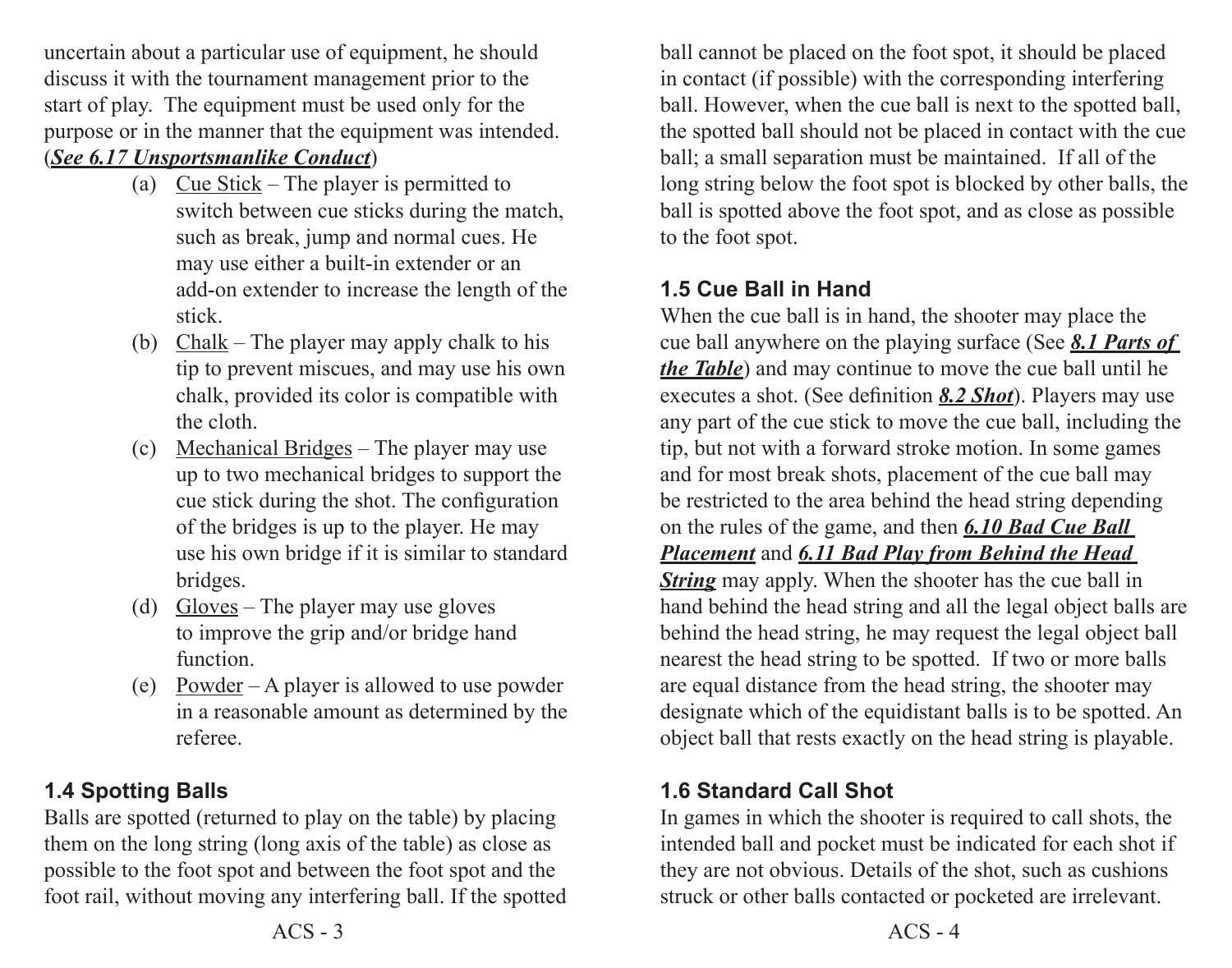Only one ball may be called on each shot. For a called shot to count, the referee must be satisfied that the intended shot was made, so if there is any chance of confusion, e.g. with bank, combination and similar shots, the shooter should indicate the ball and pocket. If the referee or opponent is unsure of the shot to be played, he may ask for a call. In call shot games, the shooter may choose to call "safety" instead of a ball and pocket, and then play passes to the opponent at the end of the shot. Whether balls are being spotted after safeties depends on the rules of the particular game.

#### **1.7 Balls Settling**

A ball may settle slightly after it appears to have stopped, possibly due to slight imperfections in the ball or the table. Unless this causes a ball to fall into a pocket, it is considered a normal hazard of play, and the ball will not be moved back. If a ball falls into a pocket as the result of such settling, it is restored as closely as possible to its original position. If a settling ball falls into a pocket during or just prior to a shot, and this has an effect on the shot, the referee will restore the position and the shot will be replayed. The shooter is not penalized for shooting while a ball is settling. See also *8.3 Ball Pocketed*.

## **1.8 Restoring a Position**

When necessary for balls to be restored or cleaned, the referee will restore disturbed balls to their original positions to the best of his ability. The players must accept the referee's judgment as to placement.

## **1.9 Outside Interference**

When outside interference occurs during a shot that has an effect on the outcome of that shot, the referee will restore the balls to the positions they had before the shot, and the shot will be replayed. If the interference had no effect on the shot, the referee will restore the disturbed balls and play will continue. If the balls cannot be restored to their original positions, the situation is handled like a stalemate.

## **1.10 Prompting Calls and Protesting Rulings**

If a player feels that the referee has made an error in judgment, he may ask the referee to reconsider his call or lack of call, but the referee's decision on judgment calls is final. However, if the player feels that the referee is not applying the rules correctly, he may ask for ruling by the designated appeals authority. The referee will suspend play while this appeal is in process. (See also part (d) of *6.17 Unsportsmanlike Conduct*). Fouls must be called promptly. (See *6. Fouls*)

## **1.11 Concession**

If a player concedes, he loses the match. For example, if a player unscrews his jointed playing cue stick while the opponent is at the table and during the opponent's decisive rack of a match, it will be considered a concession of the match.

#### **1.12 Stalemate**

If the referee observes that no progress is being made towards a conclusion, he will announce his decision, and each player will have three more turns at the table. Then, if the referee determines that there is still no progress, he will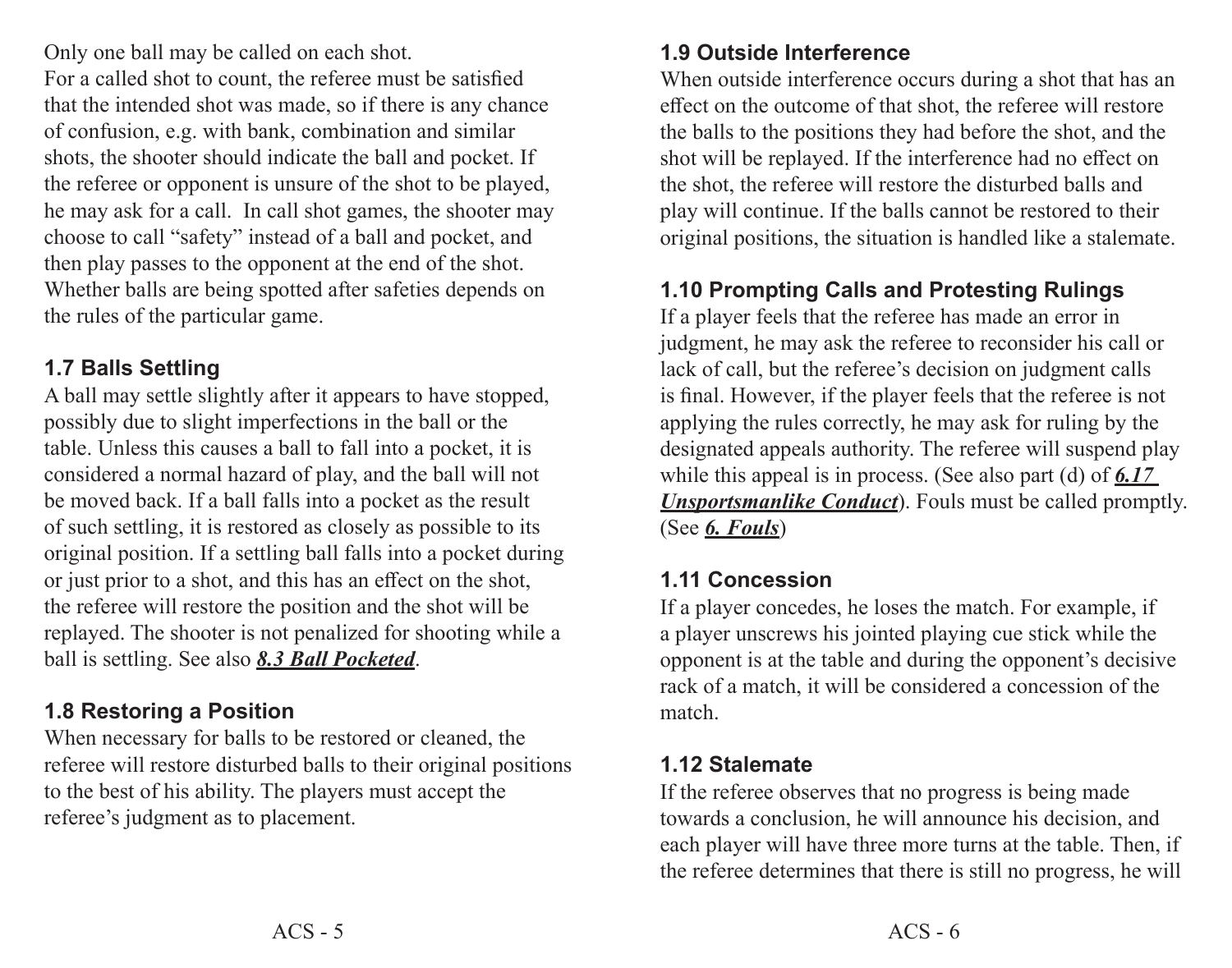declare a stalemate. If both players agree, they may accept the stalemate without taking their three additional turns. The procedure for a stalemate is specified under the rules for each game.

#### **2. NINE BALL**

Nine ball is played with nine object balls numbered one through nine and the cue ball. The balls are played in ascending numerical order. The player legally pocketing the nine ball wins the rack.

## **2.1 Determining the Break**

The player who wins the lag chooses who will break the first rack. (See *1.2 Lagging to Determine Order of Play*). The standard format is to alternate the break, but see Regulation 15, Subsequent Break Shots.

#### **2.2 Nine Ball Rack**

The object balls are racked as tightly as possible in a diamond shape, with the one ball at the apex of the diamond and on the foot spot and the nine ball in the middle of the diamond. The other balls will be placed in the diamond without purposeful or intentional pattern.



#### Nine Ball Rack

#### **2.3 Legal Break Shot**

The following rules apply to the break shot:

- (a) the cue ball begins in hand behind the head string; and
- (b) if no ball is pocketed, at least four object balls must be driven to one or more rails, or the shot is a foul. (See *Regulation 17 - Open Break Requirements*).
- (c) additionally, and only when Three Point Break Rule is used, if no ball is pocketed, three balls must cross the head string, or the break is considered 'dry break'. (See Regulation 18, Three Point Break Rule.)

## **2.4 Second Shot of the Rack – Push Out**

If no foul is committed on the break shot, the shooter may choose to play a "push out" as his shot. He must make his intention known to the referee, and then rules **6.2 Wrong Ball First** and **6.3 No Rail after Contact** are suspended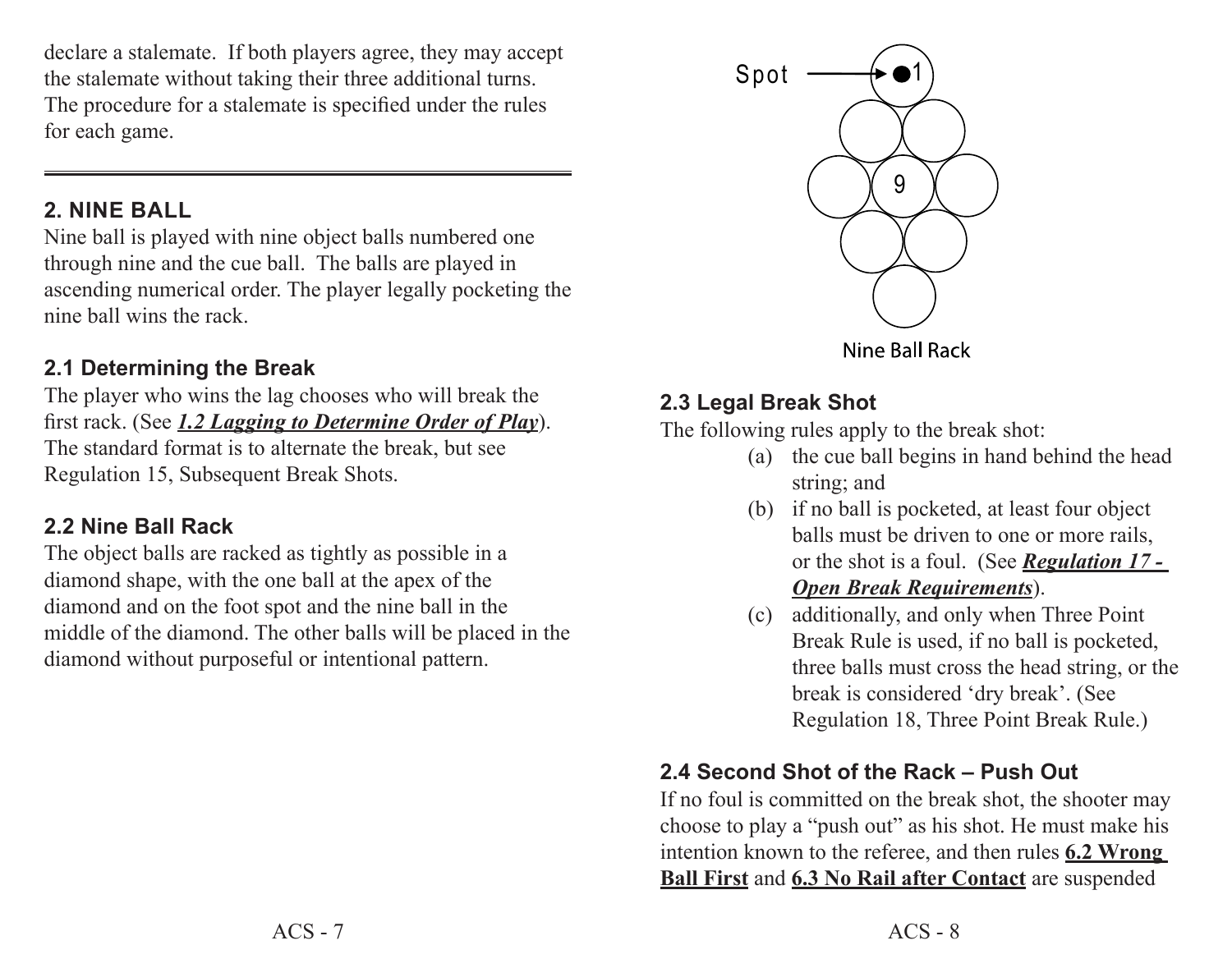for the shot. If no foul is committed on a push out, the other player chooses who will shoot next.

## **2.5 Continuing Play**

If the shooter legally pockets any ball on a shot (except a push out, see *2.4 Second Shot of the Rack – Push Out*), he continues at the table for the next shot. If he legally pockets the nine ball on any shot (except a push out), he wins the rack. If the shooter fails to pocket a ball or fouls, play passes to the other player, and if no foul was committed, the incoming player must play the cue ball from the position left by the other player.

## **2.6 Spotting Balls**

If the nine ball is pocketed on a foul or push out, or driven off the table, it is spotted. (See *1.4 Spotting Balls*). No other object ball is ever spotted.

## **2.7 Standard Fouls**

If the shooter commits a standard foul, play passes to his opponent. The cue ball is in hand, and the incoming player may place it anywhere on the playing surface (See *1.5 Cue Ball in Hand*).

#### **The following are standard fouls at nine ball**:

- 6.1 Cue Ball Scratch or off the Table
- 6.2 Wrong Ball First The first object ball contacted by the cue ball on each shot must be the lowest-numbered ball remaining on the table.
- 6.3 No Rail after **Contact**
- 6.4 No Foot on Floor
- 6.5 Ball Driven off the Table The only jumped object ball that is spotted is the nine.
- 6.6 Touched Ball
- 6.7 Double Hit / Frozen Balls
- 6.8 Push Shot
- 6.9 Balls Still Moving
- 6.10 Bad Cue Ball Placement
- 6.12 Cue Stick on the Table
- 6.13 Playing out of Turn
- 6.15 Slow Play
- 6.16 Ball Rack Template Foul

## **2.8 Serious Fouls**

For *6.14 Three Consecutive Fouls*, the penalty is loss of the current rack. For *6.17 Unsportsmanlike Conduct*, the referee will choose a penalty appropriate given the nature of the offense.

## **2.9 Stalemate**

If a stalemate occurs the original breaker of the rack will break again. (See *1.12 Stalemate*).

## **3. EIGHT BALL**

Eight ball is played with fifteen numbered object balls and the cue ball. The shooter's group of seven balls (one through seven or nine through fifteen) must all be off the table before he attempts to pocket the eight ball to win. Shots are called.

## **3.1 Determining First Break**

The player winning the lag has the option to determine who has to execute the first break shot. (See *1.2 Lagging to Determine Order of Play*). The standard format is alternate break (See *Regulation 15 - Subsequent Break Shots*).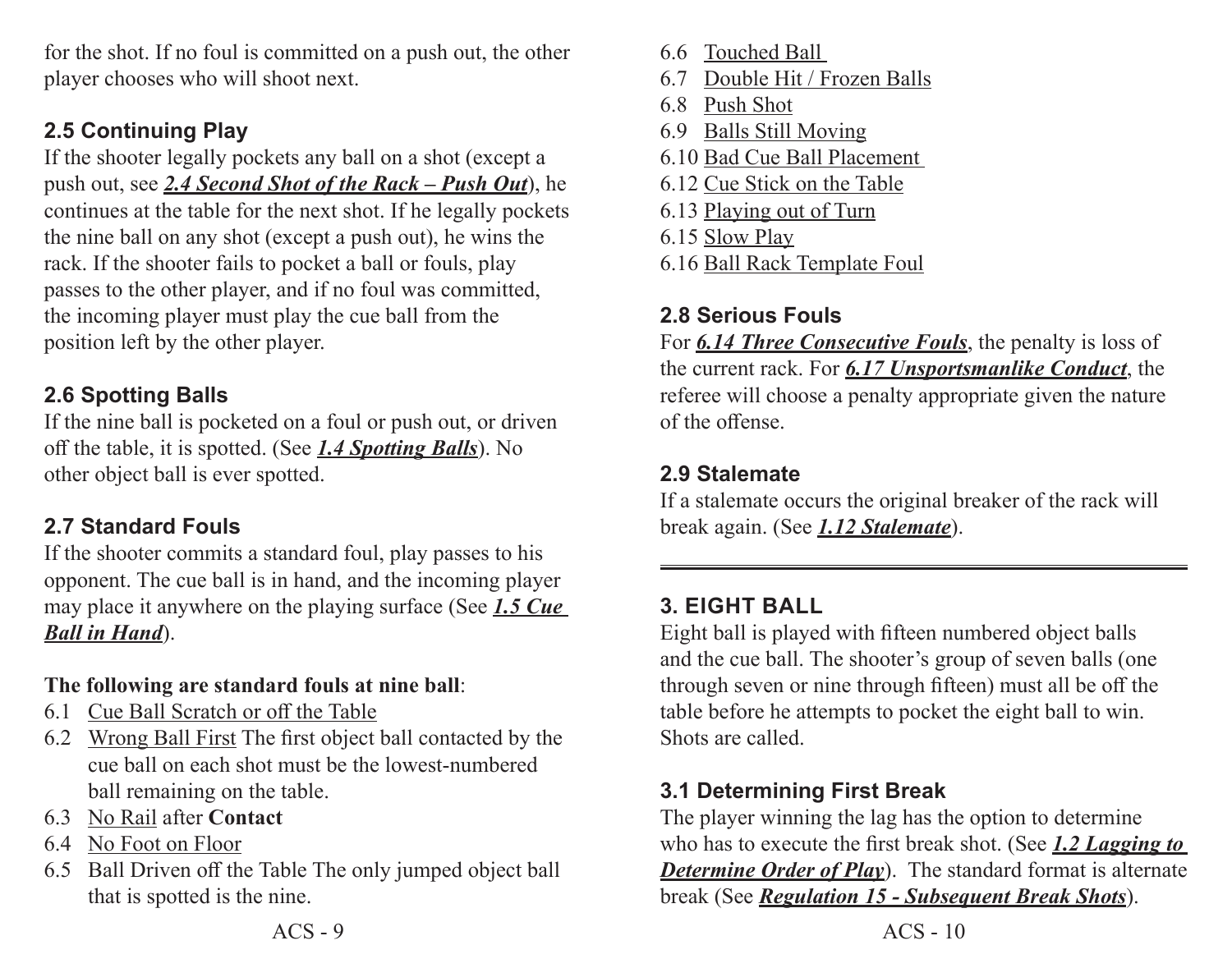## **3.2 Eight Ball Rack**

The fifteen object balls are racked as tightly as possible in a triangle, with the apex ball on the foot spot and the eight ball as the first ball that is directly below the apex ball. One from each group of seven will be on the two lower corners of the triangle. The other balls are placed in the triangle without purposeful or intentional pattern.



#### **3.3 Break Shot**

The following rules apply to the break shot:

- (a) The cue ball begins in hand behind the head string.
- (b) No ball is called, and the cue ball is not required to hit any particular object ball first.
- (c) If the breaker pockets a ball and does not foul, he continues at the table, and the table remains open. (See *3.4 Open Table / Choosing Groups*)
- (d) If no object ball is pocketed, at least four object balls must be driven to one or more rails, or the shot results

in an illegal break, and the incoming player has the option of

- (1) accepting the table in position, or
- (2) re-racking and breaking, or
- (3) re-racking and allowing the offending player to break again.
- (e) Pocketing the eight ball on a legal break shot is not a foul. If the eight ball is pocketed, the breaker has the option of

(1) re-spotting the eight ball and accepting the balls in position, or

(2) re-breaking.

- (f) If the breaker pockets the eight ball and scratches (See Definition *8.6 Scratch*), the opponent has the option of (1) re-spotting the eight ball and shooting with cue ball in hand behind the head string; or (2) re-breaking.
- (g) If any object ball is driven off the table on a break shot, it is a foul; such balls remain out of play (except the eight ball which is re-spotted); and the incoming player has the option of
	- (1) accepting the table in position, or
	- (2) taking cue ball in hand behind the head string.
- (h) If the breaker fouls in any manner not listed above, the following player has the option of
	- (1) accepting the balls in position, or
	- (2) taking cue ball in hand behind the head string.

## **3.4 Open Table / Choosing Groups**

Before groups are determined, the table is said to be "open," and before each shot, the shooter must call his intended ball. If the shooter legally pockets his called ball,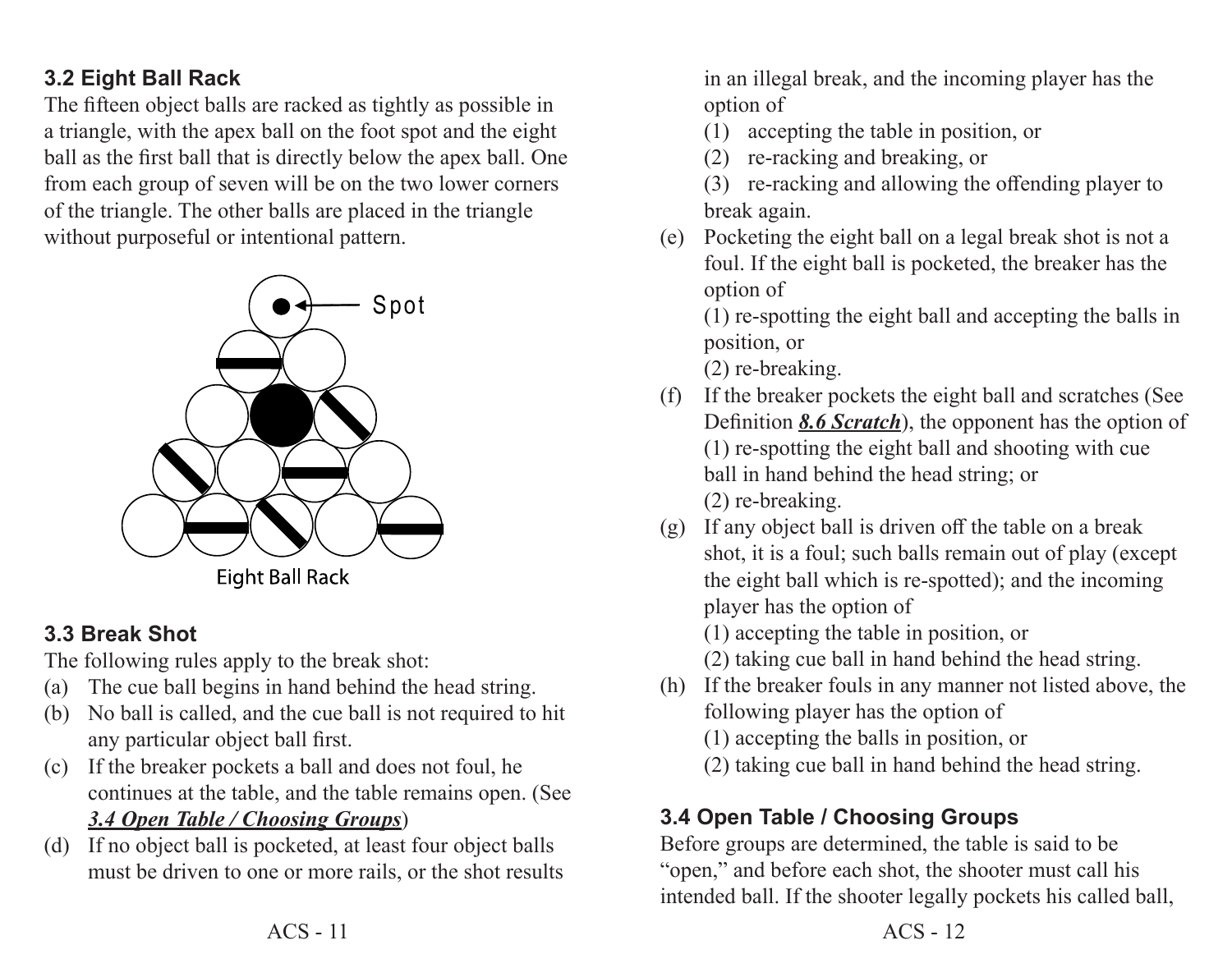the corresponding group becomes his, and his opponent is assigned the other group. If he fails to legally pocket his called ball, the table remains open and play passes to the other player. When the table is "open", any object ball may be struck first except the eight ball.

## **3.5 Continuing Play**

The shooter remains at the table as long as he continues to legally pocket called balls, or he wins the rack by pocketing the eight ball.

## **3.6 Shots Required to Be Called**

On each shot except the break, shots must be called as explained in *1.6 Standard Call Shot*. The eight ball may be called only after the shot on which the shooter's group has been cleared from the table. The shooter may call "safety" in which case play passes to the opponent at the end of the shot and any object ball pocketed on the safety remains pocketed. (See *8.17 Safety Shot*).

## **3.7 Spotting Balls**

If the eight ball is pocketed or driven off the table on the break, it will be spotted or the balls will be re-racked. (See *3.3 Break Shot and 1.4 Spotting Balls*). No other object ball is ever spotted.

## **3.8 Losing the Rack**

The shooter loses if he

- (a) pockets the eight ball and fouls;
- (b) pockets the eight ball before his group is cleared;
- (c) pockets the eight ball in an uncalled pocket; or

(d) drives the eight ball off the table. These do not apply to the break shot. (See *3.3 Break Shot*).

#### **3.9 Standard Fouls**

If the shooter commits a foul, play passes to his opponent. The cue ball is in hand, and the incoming player may place it anywhere on the playing surface. (See *1.5 Cue Ball in Hand*).

#### **The following are standard fouls at eight ball:**

- 6.1 Cue Ball Scratch or off the Table
- 6.2 Wrong Ball First The first ball contacted by the cue ball on each shot must belong to the shooter's group, except when the table is open. (See *3.4 Open Table / Choosing Groups*).
- 6.3 No Rail after **Contact**
- 6.4 No Foot on Floor
- 6.5 Ball Driven off the Table (See *3.7 Spotting Balls*).
- 6.6 Touched Ball
- 6.7 Double Hit / Frozen Balls
- 6.8 Push Shot
- 6.9 Balls Still Moving
- 6.10 Bad Cue Ball Placement
- 6.11 Bad Play from Behind the Head String
- 6.12 Cue Stick on the Table
- 6.13 Playing out of Turn
- 6.15 Slow Play
- 6.16 Ball Rack Template Foul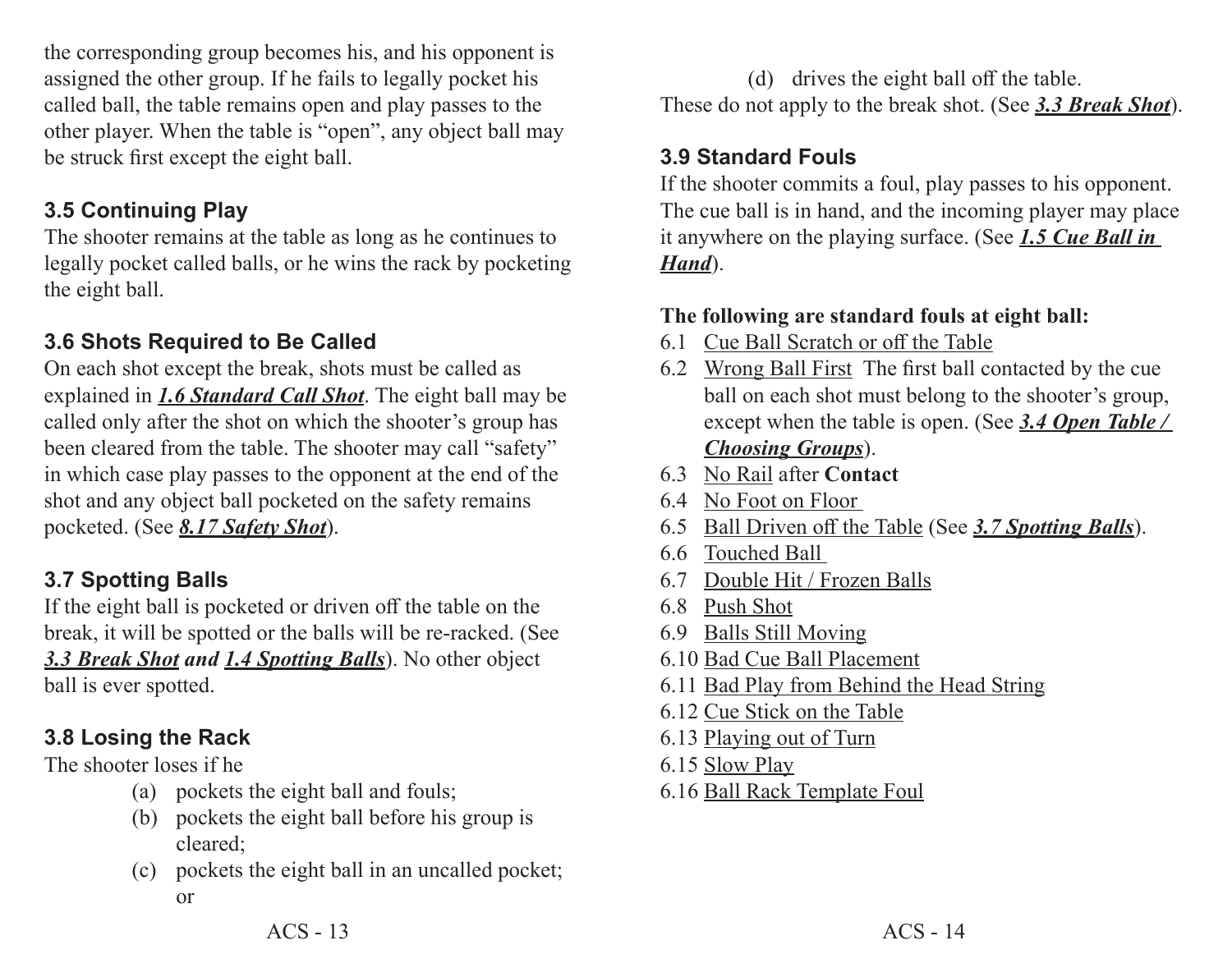#### **3.10 Serious Fouls**

The fouls listed under *3.8 Losing the Rack* are penalized by the loss of the current rack. For *6.17 Unsportsmanlike Conduct*, the referee will choose a penalty appropriate given the nature of the offense.

#### **3.11 Stalemate**

If a stalemate occurs (See *1.12 Stalemate*), the original breaker of the rack will break again.

#### **3.12 8-Ball Addendum [same as Regulation 10]**

If the groups have been determined and the player mistakenly shoots at and pockets a ball of the opponent's group, the foul must be called before he takes his next shot. Upon recognition by either player or the referee that the groups have been reversed, the rack will be halted and will be replayed with the original player executing the break shot.

#### **4. 14.1 CONTINUOUS POOL**

See 14.1 Continuous world-standardized rules at www.wpapool.com.

#### **5. BLACK BALL**

See Black Ball world-standardized rules at www.wpapool.com

## **6. FOULS**

The following actions are fouls at pool when included in the specific rules of the game being played. If several fouls occur on one shot, only the most serious one is enforced. If a foul is not called before the next shot begins, the foul is assumed not to have happened.

#### **6.1 Cue Ball Scratch or off the Table**

If the cue ball is pocketed or driven off the table, the shot is a foul. (See *8.3 Ball Pocketed* and *8.5 Driven off the Table)*.

#### **6.2 Wrong Ball First**

In those games which require the first object ball struck to be a particular ball or one of a group of balls, it is a foul for the cue ball to first contact any other ball.

#### **6.3 No Rail after Contact**

If no ball is pocketed on a shot, the cue ball must contact an object ball, and after that contact at least one ball (cue ball or any object ball) must be driven to a rail, or the shot is a foul. (See *8.4 Driven to a Rail*).

#### **6.4 No Foot on Floor**

If the shooter does not have at least one foot touching the floor at the instant the tip contacts the cue ball, the shot is a foul.

#### **6.5 Ball Driven off the Table**

It is a foul to drive an object ball off the table. Whether that ball is spotted depends on the rules of the game. (See *8.5 Driven off the Table*).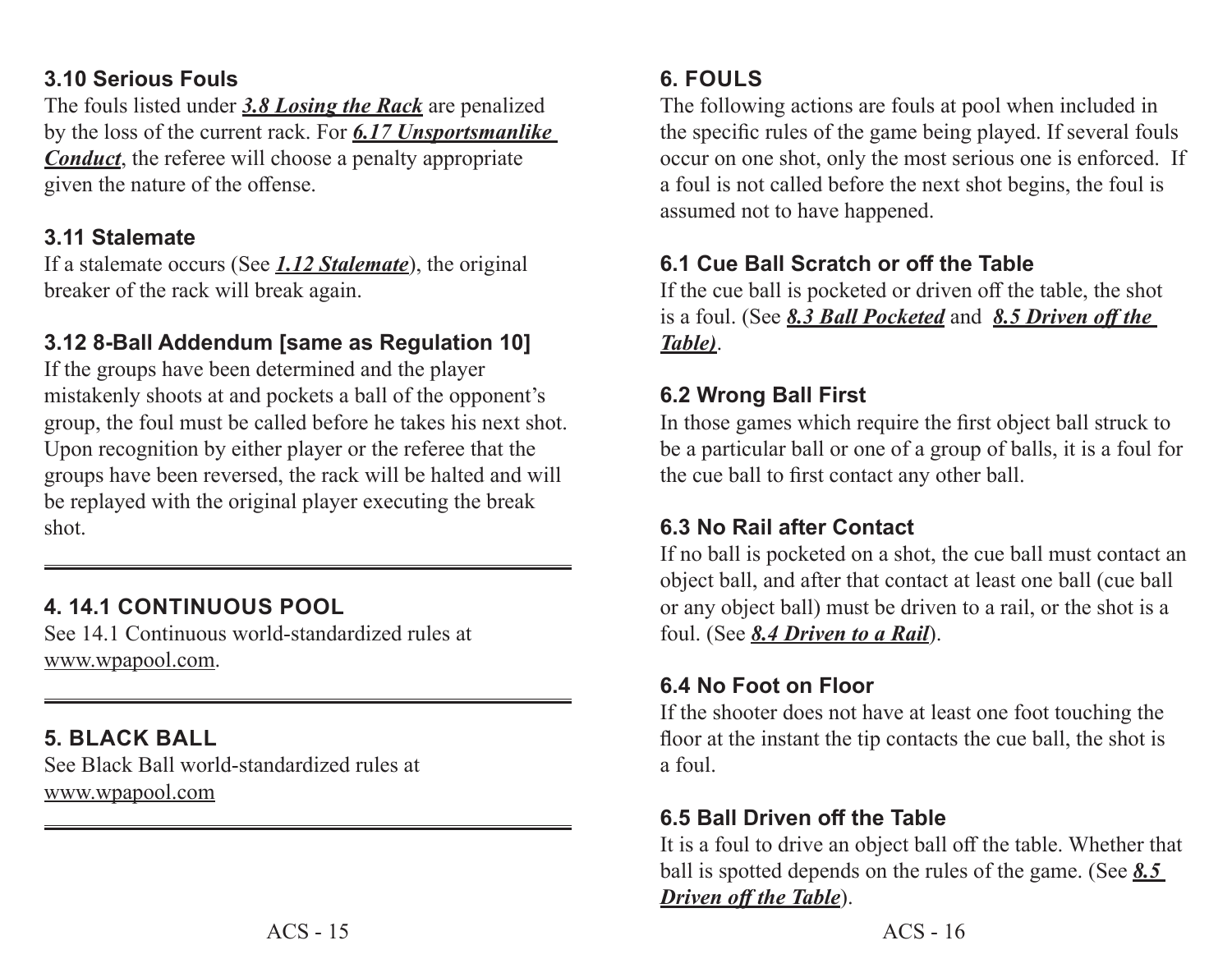### **6.6 Touched Ball**

It is a foul to touch, move or change the path of any object ball except by the normal ball-to-ball contacts during shots. It is a foul to touch, move or change the path of the cue ball except when it is in hand or by the normal tip-to-ball forward stroke contact of a shot. The shooter is responsible for the equipment he controls at the table, such as chalk, bridges, clothing, his hair, parts of his body, and the cue ball when it is in hand, that may be involved in such fouls. If such a foul is accidental, it is a standard foul, but if it is intentional, it is *6.17 Unsportsmanlike Conduct*. [ACS amateur tournament and league play follows "Cue Ball Foul Only" Guidelines – See *Regulation 21*].

#### **6.7 Double Hit / Frozen Balls**

If the cue stick contacts the cue ball more than once on a shot, the shot is a foul. If the cue ball is close to but not touching an object ball and the cue tip is still on the cue ball when the cue ball contacts that object ball, the shot is a foul. If the cue ball is very close to an object ball, and the shooter barely grazes that object ball on the shot, the shot is assumed not to violate the first paragraph of this rule, even though the tip is arguably still on the cue ball when ballball contact is made.

However, if the cue ball is touching an object ball at the start of the shot, it is legal to shoot towards or partly into that ball (provided it is a legal target within the rules of the game) and if the object ball is moved by such a shot, it is considered to have been contacted by the cue ball. (Even though it may be legal to shoot towards such a touching or "frozen" ball, care must be taken not to violate the rules in the first paragraph if there are additional balls close by.)

The cue ball is assumed not to be touching any ball unless it is declared touching by the referee or opponent. It is the shooter's responsibility to get the declaration before the shot. Playing away from a frozen ball does not constitute having hit that ball unless specified in the rules of the game.

#### **6.8 Push Shot**

It is a foul to prolong tip-to-cue-ball contact beyond that seen in normal shots.

#### **6.9 Balls Still Moving**

It is a foul to begin a shot while any ball in play is moving or spinning.

#### **6.10 Bad Cue Ball Placement**

When the cue ball is in hand and restricted to the area behind the head string, it is a foul to play the cue ball from on or below the head string. If the shooter is uncertain whether the cue ball has been placed behind the head string, he may ask the referee for a determination.

## **6.11 Bad Play from Behind the Head String**

When the cue ball is in hand behind the head string, and the first ball the cue ball contacts is also behind the head string, the shot is a foul unless the cue ball crosses the head string before that contact. If such a shot is intentional, it is unsportsmanlike conduct.

The cue ball must either cross the head string or contact a ball in front of or on the head string or the shot is a foul, and the cue ball is in hand for the following player according to the rules of the specific game. If such shot is intentional, it is also unsportsmanlike conduct.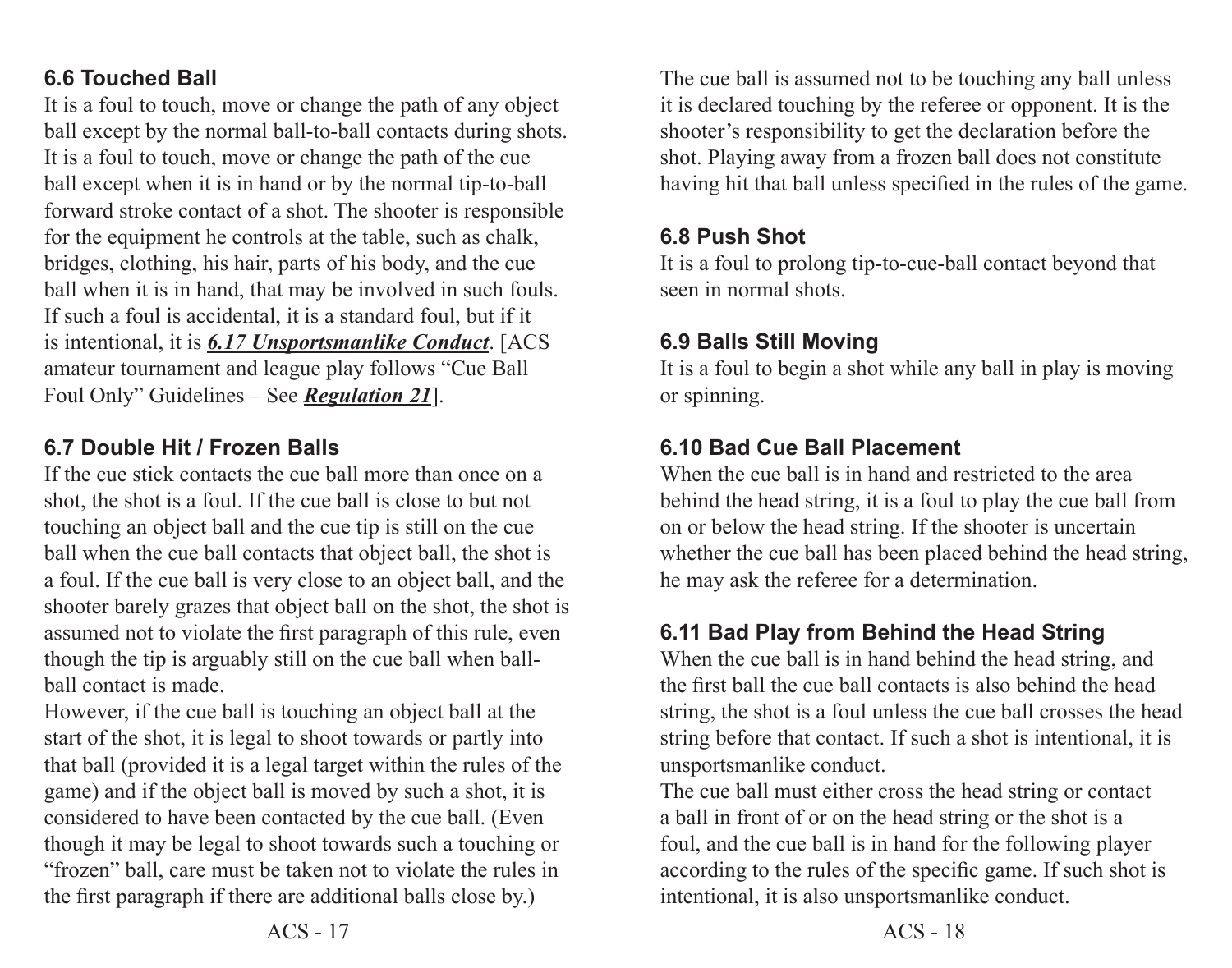#### **6.12 Cue Stick on the Table**

If the shooter uses his cue stick in order to align a shot by placing it on the table without having a hand on the stick, it is a foul.

#### **6.13 Playing out of Turn**

It is a standard foul to unintentionally play out of turn. Normally, the balls will be played from the position left by the mistaken play. If a player intentionally plays out of turn, it should be treated like *6.17 Unsportsmanlike Conduct*.

#### **6.14 Three Consecutive Fouls**

If a player fouls three times without making an intervening legal shot, it is a serious foul. In games scored by the rack, such as nine ball, the fouls must be in a single rack. Some games such as eight ball do not include this rule. The referee must warn a shooter who is on two fouls when he comes to the table that he is on two fouls. Otherwise a possible third foul will be considered to be only the second.

#### **6.15 Slow Play**

If the referee feels that a player is playing too slowly, he may advise that player to speed up his play. If the player does not speed up, the referee may impose a shot clock on that match that applies to both players. If the shooter exceeds the time limit specified for the tournament, a standard foul will be called and the incoming player is rewarded according to the rules applicable to the game being played. (**Rule** *6.17 Unsportsmanlike Conduct* **may also apply**).

#### **6.16 Ball Rack Template Foul**

It is a foul when a Ball Rack Template, removed from the playing surface, interferes with the game i.e. if the template is lying on the rail and a ball (cue or object ball) touches the template that is lying on the rail.

#### **6.17 Unsportsmanlike Conduct**

The normal penalty for unsportsmanlike conduct is the same as for a serious foul, but the referee may impose a penalty depending on his judgment of the conduct. Among other penalties possible are a warning; a standard-foul penalty, which will count as part of a three-foul sequence if applicable; a serious-foul penalty; loss of a rack, set or match; ejection from the competition possibly with forfeiture of all prizes, trophies and standings points. Unsportsmanlike conduct is any intentional behavior that brings disrepute to the sport or which disrupts or changes the game to the extent that it cannot be played fairly. It includes

- (a) distracting the opponent;
- (b) changing the position of the balls in play other than by a shot;
- (c) playing a shot by intentionally miscuing;
- (d) continuing to play after a foul has been called or play has been suspended;
- (e) practicing during a match;
- (f) marking the table;
- (g) delay of the game; and
- (h) using equipment inappropriately.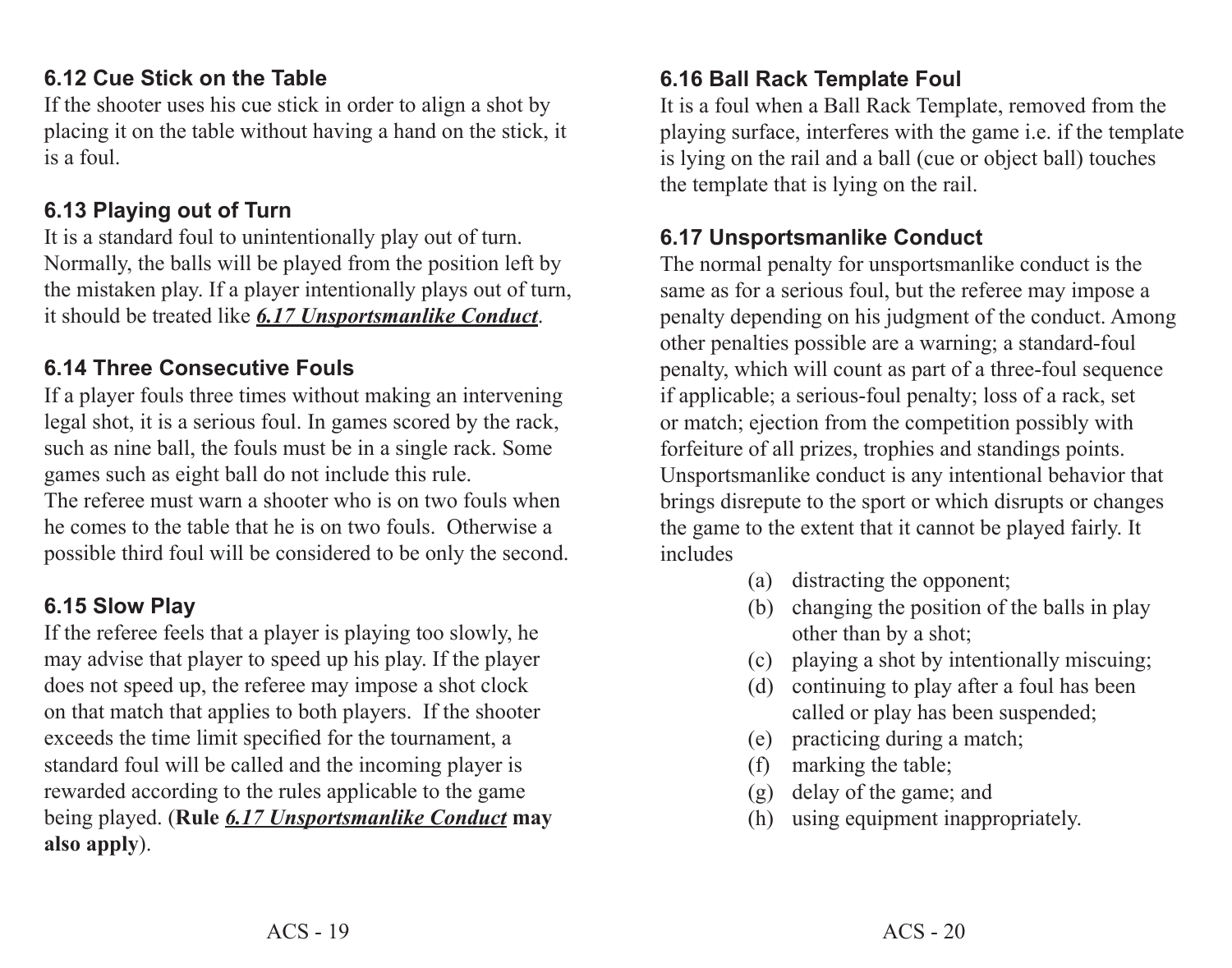#### **7. RULES/REGULATIONS FOR WHEELCHAIR COMPETITION**

#### **7.1 Player's Eligibility**

The criteria for a player to be eligible for Wheelchair competition is that he/she must be wheelchair mobility dependent for a minimum of 80% of the time. In some cases, a doctor's letter may be required to determine eligibility.

#### **7.2 Violations Resulting in Fouls**

- (a) The shooter must remain seated while playing a shot (at least one cheek on the seat or seat pad). If a seat pad is used, it must remain flat and cover the seat of the wheelchair evenly. The seat pad cannot be bunched up on the seat straddled by the shooter with the shooter's legs or stumps. The shooter may not sit on the wheel or armrest. The point where the shooter's buttocks rest on the seat or seat pad must not be higher than 27 in from the surface on which the wheelchair rolls in its normal operating position.
- (b) Players must not have their foot/feet on the floor while playing a shot. Players must not use their legs or stumps as a leverage against any part of the table or the wheelchair while playing a shot.

(c) Players are permitted to use any help aids such as cue extensions, special bridges, etc. Players may not be assisted when actually shooting (however, another person may hold the bridge, but must not help with the stroke of the cue). If a player requires assistance to roll around the table, another person may help them, but must not be touching the wheelchair during the actual shot.

Violations of the above are considered to violate *6.17 Unsportsmanlike Conduct* and will typically be penalized as follows: 1st offense, cue ball in hand for the opponent anywhere on the table; 2nd offense, loss of the current game; 3rd offense, loss of the match. The referee may choose a different penalty depending on the nature of the offense.

#### **7.3 Wheelchair Requirements**

No standing wheelchairs may be used in the standing position. A player's wheelchair should be clean and in good working order.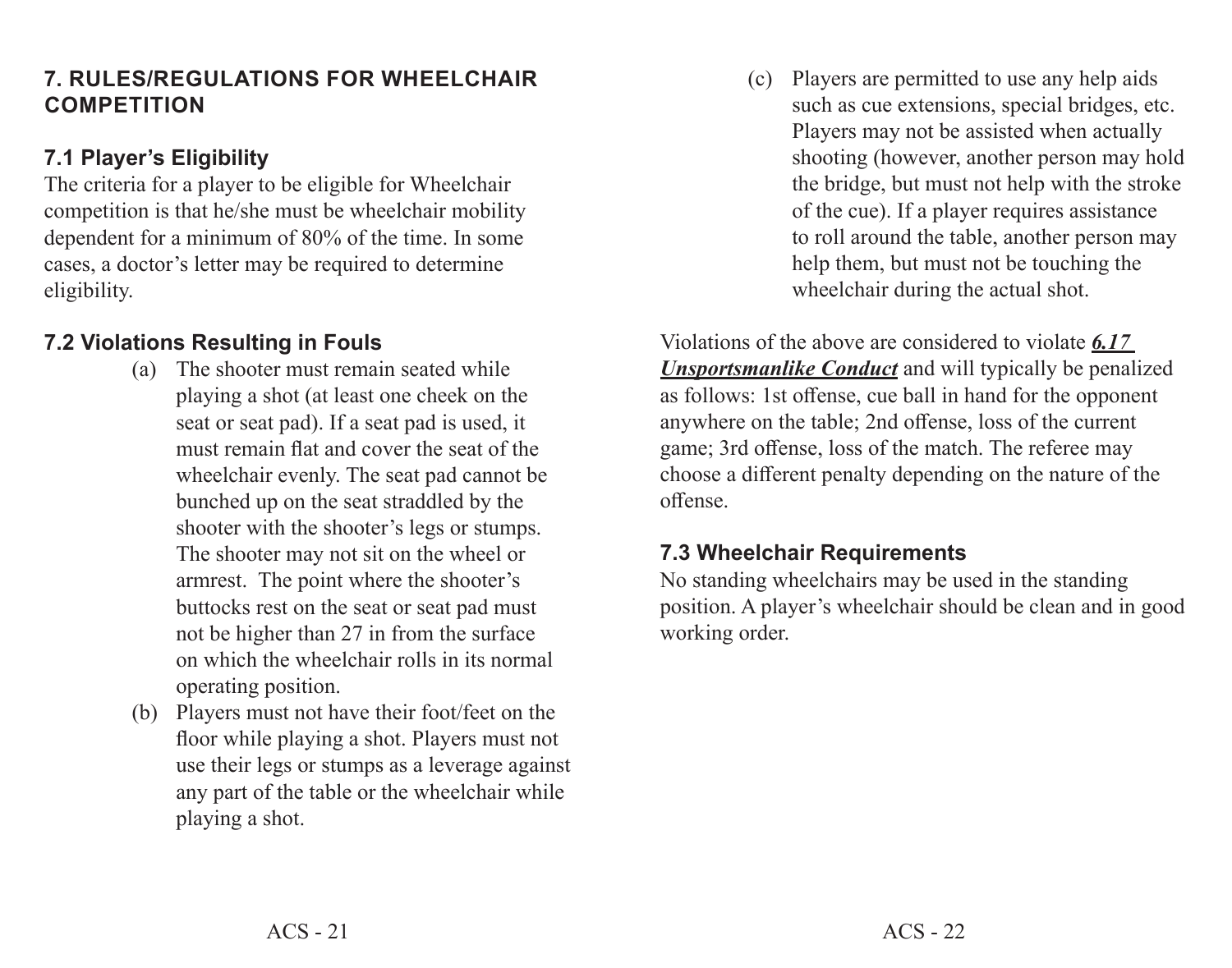#### **8. DEFINITIONS USED IN THE RULES**

The following definitions apply throughout these Rules.

#### **8.1 Parts of the Table**



The following definitions of parts of the table refer to the accompanying diagram. Some details of exact size and placement are in the world governing body's (WPA) Equipment Specifications. See the WPA website at **www.wpapool.com** for current information. The table is comprised of **rails, cushions, a playing surface** and **pockets**. The **foot end** of the table is where the object balls usually begin, while the **head end** is where the cue ball usually begins.

**Behind the head string** is the area between the **head rail** and the **head string**, not including the **head string**. The **cushions, tops of the rails, pockets** and **pocket liners** are parts of the rails.

There are four "strings" on the playing surface as shown in the diagram:

- the **long string** down the center of the table;
- the **head string** bounding the quarter of the table closest to the head rail;
- the **foot string** bounding the quarter of the table closest to the foot rail; and
- the **center string** between the two side pockets.

These lines are only marked as mentioned below.

The rails may have inlays referred to as **diamonds** or sights which mark 1/4th of the width and 1/8th of the length of the table measured from nose to nose on the cushions.

On the **playing surface**, which is the flat, cloth-covered part of the table, the following will be marked if they are used in the game being played:

the **foot spot**, where the foot string and the long string meet;

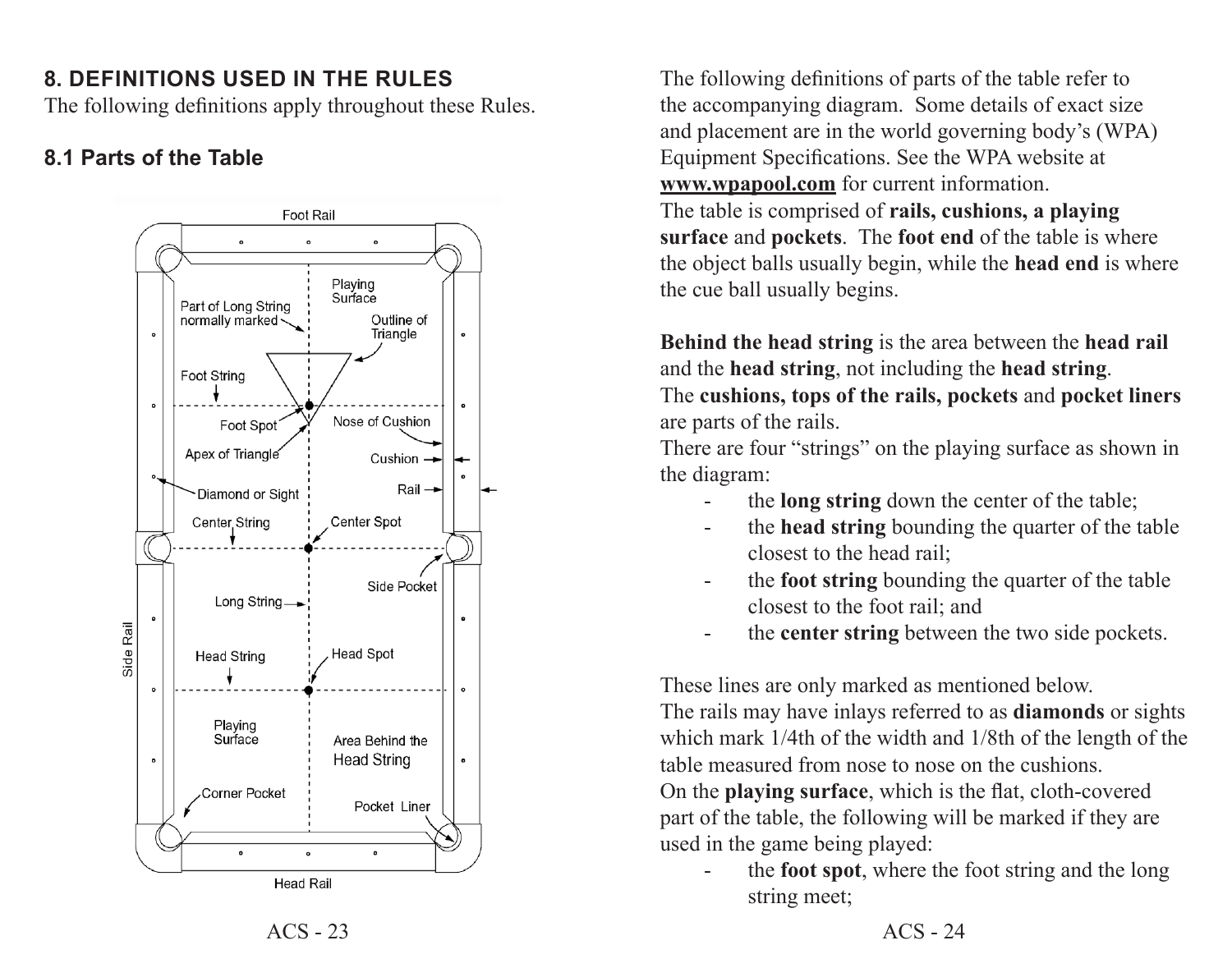- the **head spot**, where the head string and the long string meet;
- the **center spot**, where the center string and the long string meet;
- the **head string**;
- the **long string** between the foot spot and the foot rail; and
- the **triangle**, either in outline or by alignment marks depending on the game.

## **8.2 Shot**

A shot begins when the tip contacts the cue ball due to a forward stroke motion of the cue stick. A shot ends when all balls in play have stopped moving and spinning. A shot is said to be legal if the shooter did not foul during the shot.

## **8.3 Ball Pocketed**

A ball is pocketed if it comes to rest in a pocket below the playing surface or enters the ball return system. A ball near the brink of a pocket partly supported by another ball is considered pocketed if removal of the supporting ball would cause the ball to fall into the pocket. If a ball stops near the edge of a pocket, and remains apparently motionless for five seconds, it is not considered pocketed if it later falls into the pocket by itself. See *1.7 Balls Settling* for other details. During that five second period, the referee should ensure that no other shot is taken. An object ball that rebounds from a pocket back onto the playing surface is not a pocketed ball. If the cue ball contacts an already pocketed ball, the cue ball will be considered pocketed whether it rebounds from the pocket or not. The referee will remove pocketed object

balls from full or nearly full pockets, but it is the shooter's responsibility to see that this duty is performed.

## **8.4 Driven to a Rail**

A ball is said to be driven to a rail if it is not touching that rail and then touches that rail. A ball touching a rail at the start of a shot (said to be "frozen" to the rail) is not considered driven to that rail unless it leaves the rail and returns. A ball that is pocketed or driven off the table is also considered to have been driven to a rail. A ball is assumed not to be frozen to any rail unless it is declared frozen by the referee, the shooter, or the opponent. See also *Regulation 28, Calling Frozen Balls*.

## **8.5 Driven off the Table**

A ball is considered driven off the table if it comes to rest other than on the playing surface but is not pocketed. A ball is also considered driven off the table if it would have been driven off the table except for striking an object such as a light fixture, piece of chalk or a player which causes it to return to the table.

A ball that contacts the top of the rail is not considered to have been driven off the table if it returns to the playing surface or enters a pocket.

## **8.6 Scratch**

A shot on which the cue ball is pocketed is called a scratch.

## **8.7 Cue Ball**

The cue ball is the ball that is struck by the shooter at the beginning of a shot. It is traditionally white, but may be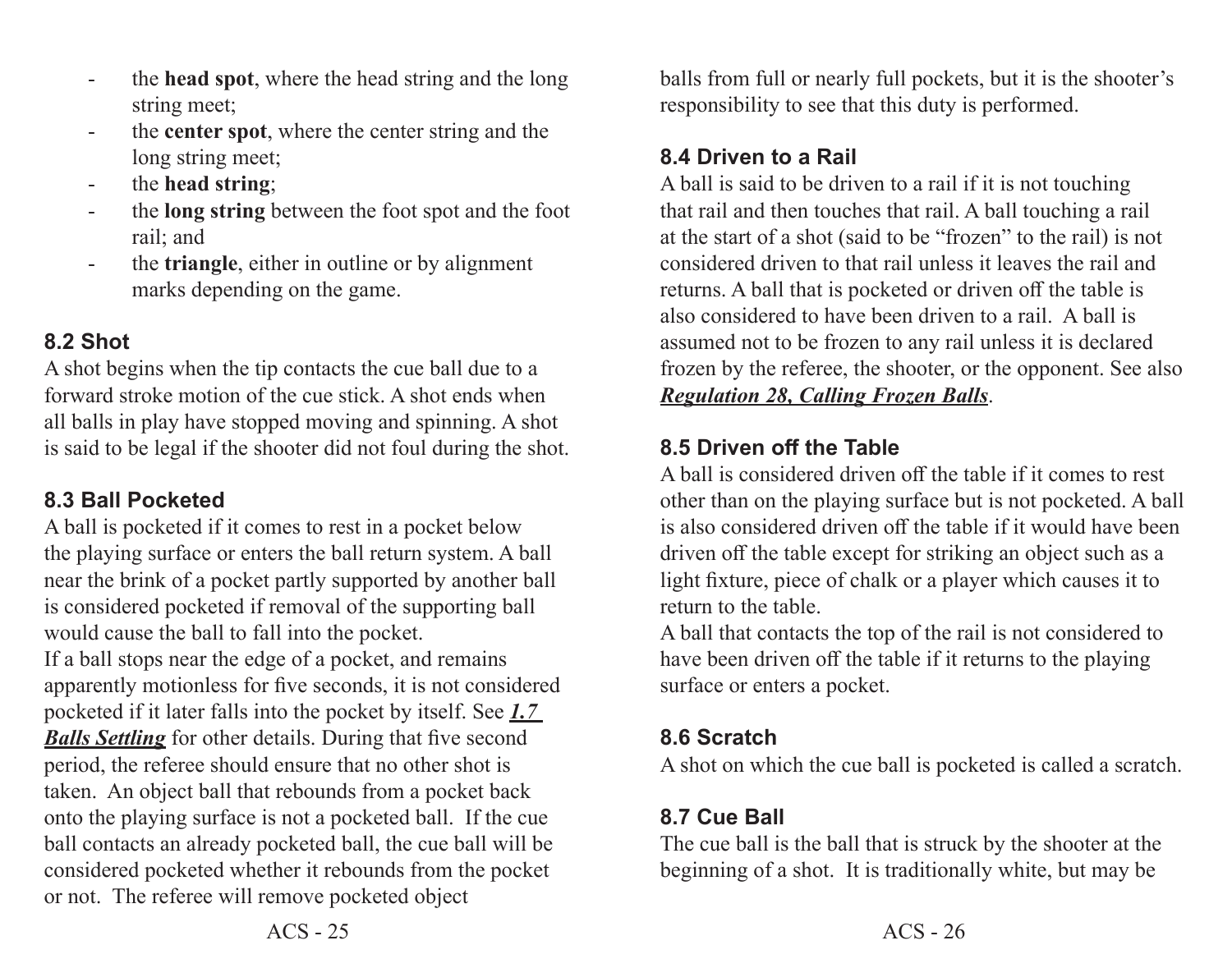marked by a logo or spots. In pocket billiard games, a single cue ball is used by both players.

#### **8.8 Object Balls**

The object balls are struck by the cue ball with the usual intent of driving them into pockets. They are typically numbered from one to the number of balls used in the game. Colors and markings of the object balls are covered under the WPA Equipment Specifications.

#### **8.9 Set**

In some matches, the match is divided into parts called sets, with a certain number of sets won required to win the match. In turn, a certain number of points or racks won is required to win each set.

## **8.10 Rack**

The rack is the framing device, typically triangular, used to arrange the object balls for the break shot at the start of the game. It also refers to the group of balls so arranged. To rack the object balls is to group them with the rack. A rack is also a portion of a match played with a single rack of object balls. Some games, such as nine ball, are scored at one point per rack.

## **8.11 Break**

A break shot is the opening shot of a match or rack, depending on the game. It happens when the object balls have been racked and the cue ball is played from behind the head string usually with the intent of breaking the rack apart.

## **8.12 Inning**

An inning is a player's turn at the table. It begins when it is legal for him to take a shot, and ends at the end of a shot when it is no longer legal for him to take a shot. In some games a player may choose not to come to the table in certain situations when play would normally pass to him, and then the player remaining at the table continues the inning (e.g. a push-out at nine ball). The player whose turn it is to play is called the "shooter."

## **8.13 Position of Balls**

The position of a ball is determined by the projection of its center vertically downward onto the playing surface. A ball is said to be placed on a line or spot when its center is placed directly over that line or spot.

## **8.14 Re-spotting Balls**

In some games, object balls are required to be placed on the playing surface other than when forming a new rack. They are said to be re-spotted when they are so placed. See *1.4 Spotting Balls*.

## **8.15 Restoring a Position**

If the balls are disturbed, the rules of the game may require them to be replaced where they were. The referee will replace the balls to their original position as accurately as possible.

## **8.16 Jump Shot**

A jump shot is one in which the cue ball is made to go over an intervening obstacle such as an object ball or part of the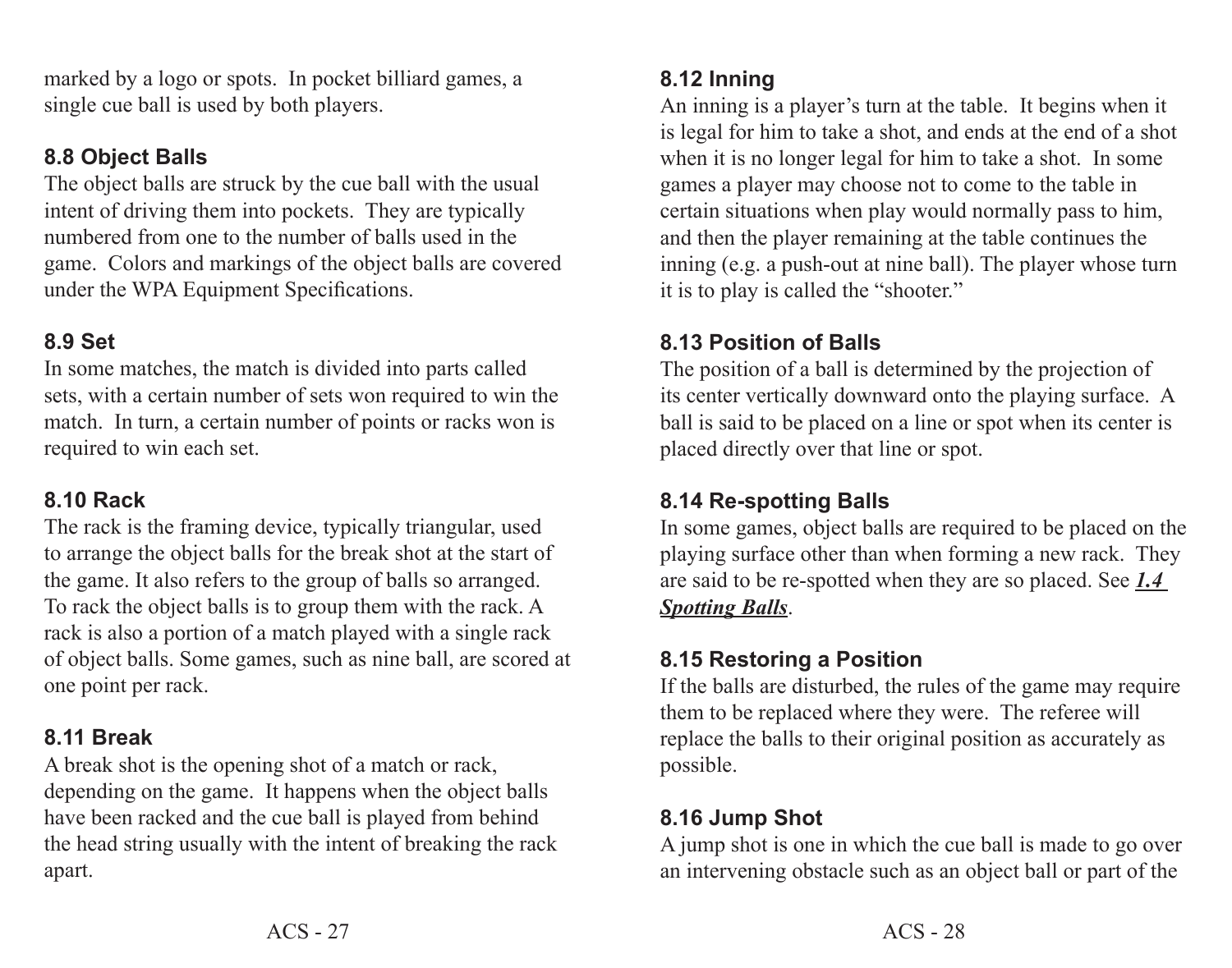cushion. Whether such a shot is legal depends on how it is accomplished and the intention of the shooter. Usually a legal jump shot is played by elevating the cue stick and driving the cue ball down into the playing surface from which it rebounds.

#### **8.17 Safety Shot**

A shot is said to be a safety shot if the game in play is a call shot game and the shooter declared the shot to the referee or his opponent to be a "safety" before the shot. Play passes to the other player at the end of a safety shot.

#### **8.18 Miscue**

A miscue occurs when the cue tip slides off the cue ball possibly due to a contact that is too eccentric or to insufficient chalk on the tip. It is usually accompanied by a sharp sound and evidenced by a discoloration of the tip. Although some miscues involve contact of the side of the cue stick with the cue ball, unless such contact is clearly visible, it is assumed not to have occurred. A scoop shot, in which the cue tip contacts the playing surface and the cue ball at the same time and this causes the cue ball to rise off the cloth, is treated like a miscue. Note that intentional miscues are covered by *6.17 Unsportsmanlike Conduct* (c).

#### **REGULATIONS - Table of Contents**

|                                                | 31 |
|------------------------------------------------|----|
|                                                | 31 |
|                                                | 31 |
| 4. Tapping of Balls/Racking/Ball Rack Template | 33 |
| 5. Playing with an "Area" Referee              | 33 |
| 6. Penalizing Unsportsmanlike Conduct          | 34 |
|                                                | 35 |
|                                                | 35 |
|                                                | 36 |
|                                                | 36 |
|                                                | 37 |
| 12. Acceptance of Equipment                    | 37 |
|                                                | 37 |
|                                                | 38 |
|                                                | 39 |
|                                                | 39 |
|                                                | 40 |
| 18. The Three Point Break Rule                 | 40 |
| 19. Deflecting Cue Ball on Opening Break       | 41 |
|                                                | 41 |
|                                                | 42 |
|                                                | 42 |
|                                                | 43 |
|                                                | 43 |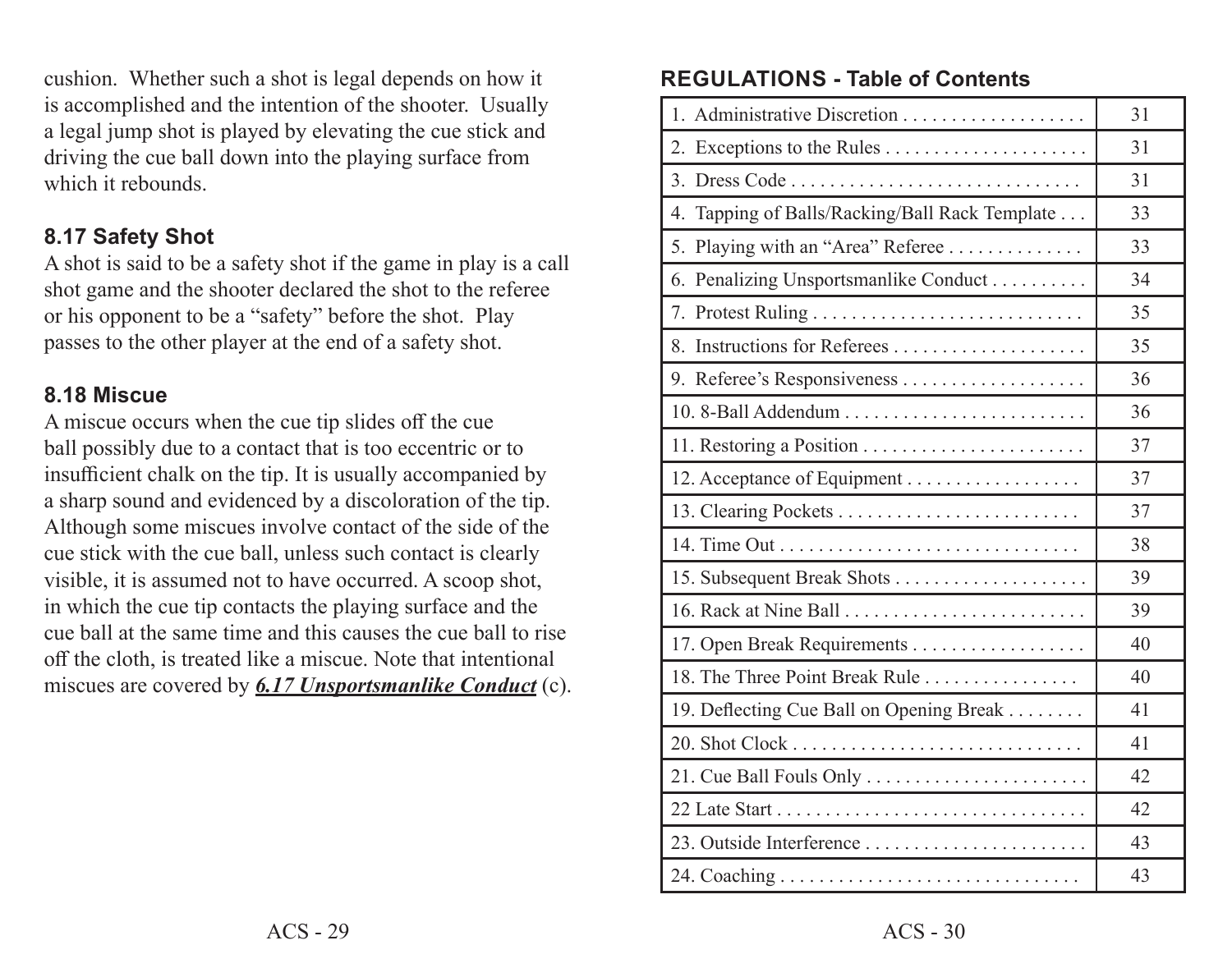| 26. Remaining in Player's Chair |  |
|---------------------------------|--|
|                                 |  |
|                                 |  |

## **1. Administrative Discretion**

These regulations address dress requirements, protests, scheduling issues, and other items that are not part of the actual Rules of Play but need to be regulated for the individual event. Some aspects of applying the regulations vary from tournament to tournament, such as the number of sets in a match and who breaks after the first rack at nine ball. The management of an event is entitled to enforce regulations for the event. These Regulations do not have the same force as the Rules; the Rules have priority.

## **2. Exceptions to the Rules**

The actual Rules of Play may not be altered unless a specific waiver is issued by the ACS national office for the individual event. A written explanation of any rules change should be made available at the players' meeting.

## **3. Dress Code**

Each player's attire must always meet the level of the competition and be clean, proper and in good condition. If an athlete is unsure about the legality of his attire, the athlete should approach the Tournament Director or Referee before the match and ask whether the attire is legal. The Tournament Director [or Head Referee if one is present] has the final say with regards to the legality of attire. A player may be disqualified for dress code violation. If there is no announcement before the event, the ACS dress code is assumed.

## **3.1 Singles Competition**

- Men and women must wear sleeved shirts of polo/ golf-style or button-down style with a conventional fold-over collar. Absolutely no T-shirts allowed. Absolutely no sweats, warm-up suits or jogging suits allowed. Absolutely no headgear allowed with one exception: caps & hats facing forward are permitted. No visors or any other head gear. Ear buds, Bluetooth, cell phones, etc. are not permitted.
- Men must wear long pants, either dress pants or neat, clean, untorn jeans. Women may wear dress pants, Capri-style pants, or neat, clean, untorn jeans. Women may also wear culottes, skirts or sleeved dresses, of conservative length.
- Men and women must wear clean, neat, close-toed shoes at all times. Should a player require a footwear exception for medical reasons, the player must provide a letter on official letterhead from the player's health care provider before the tournament (and keep a copy of the letter in their possession at all times, available for review by a referee, if requested).

## **3.2 Scotch Doubles**

Same requirement as Singles competition. Matching shirts worn by Scotch Doubles teams are preferred, but not mandatory.

## **3.3 Team Competition**

- Same guidelines as Singles competition.
- Team shirts are required for all teams during Team competition.
- Dress code must meet the Singles competition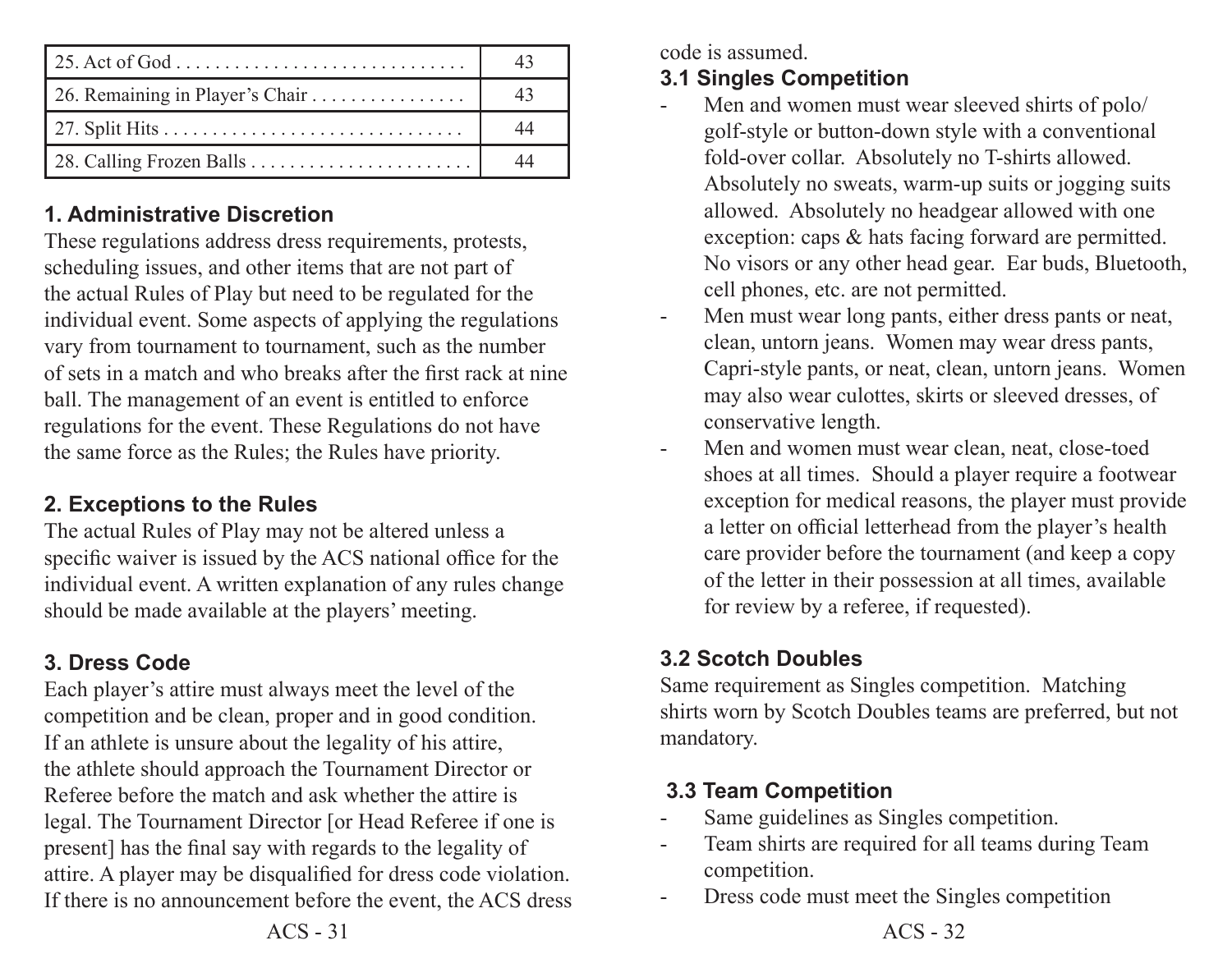requirements.

- Color and style of team shirts must be matching (except for the players' names) for all team members. This includes front and back of shirts, if they have a logo or monogram.
- Each member of a team must have their own team shirt/blouse. "Borrowing" the shirt of a teammate is not permitted.

## **4. Tapping of Balls/Racking/Ball Rack Template**

In some cases, tapping the balls while racking to insure no spaces between the balls may be necessary. Players must never tap balls; only tournament officials should tap or retap (if needed) the racking area. Other than the traditional triangle rack, a Ball Rack Template ("Magic Rack" or similar device) can be used for the disciplines: 8-ball, 9-ball and 10-ball. In 14/1 it´s not allowed to use the Ball Rack Template.

#### **4.1 Positioning of the Ball Rack Template**

The table must be marked before the tournament has started. A Vertical line must be drawn for the positioning of the Ball Rack Template. This line must be long enough to pass through the top and bottom holes on the Ball Rack Template.

#### **4.2 Removing of the Ball Rack Template**

After the break, the Ball Rack Template must be removed by the referee from the table as soon as possible without disturbing any of the balls. If a referee is not present and there are balls obstructing the removal of the Ball Rack Template, the opponent must be the one to remove the Ball Rack Template. If there are no obstructions, the player at

the table may remove the Ball Rack Template without the opponent interfering.

With or without a referee present, the Ball Rack Template can only be removed if not more than 2 balls are an obstruction in its removal. Exception to this rule applies if 1 or more balls are frozen and obstructing the removal, in this case the Ball Rack Template stays in place until such time that the frozen balls are no longer an obstacle in the removal of the Ball Rack Template. With the removal of the Ball Rack Template, the referee or opponent may use markers in the form of ball markers or chalk blocks which are at their disposal to mark the obstructing balls. The Ball Rack Template must be placed in its required spot away from the playing area including the rails and the balls placed back into their original position.

#### **4.3 Specifications for Ball Rack Template**

Ball Rack template should be made of a plastic material, no thicker than 0.14 mm and shouldn't affect the table in any way. Template may not be glued on the playing surface.

#### **5. Playing with an "Area" Referee**

It may be that a tournament is being played with "area" referees who are each responsible for several tables and there is no referee constantly at each table. In this case, the players are still expected to observe all the rules of the game. The recommended method to conduct play in this situation is as follows.

The non-shooting player will perform all of the duties of the referee. If, prior to a particular shot, the shooting player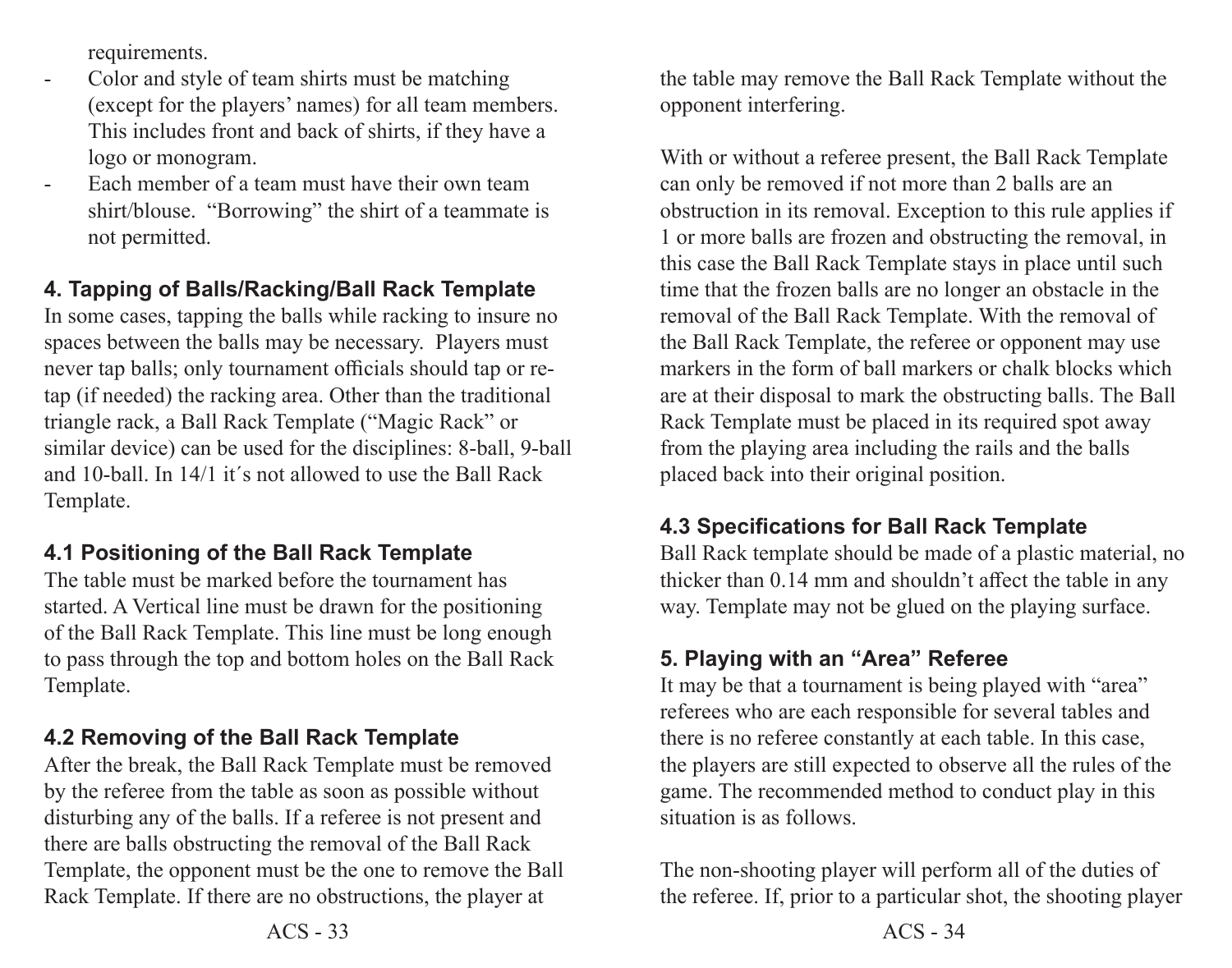feels that his opponent will not be able to properly judge the shot, he should ask the area referee to watch the shot. The non-shooting player may also ask for such attention if he feels that he is unable or is unwilling to rule on the shot. Either player has the power to suspend play until he is satisfied with the way the match is being refereed. If a dispute arises between two players in an un-refereed match, and the area referee is asked to make a decision without having seen the cause of the dispute, he should be careful to understand the situation as completely as possible. This might include asking trusted witnesses, reviewing video tapes, or reenacting the shot. If the area referee is asked to determine whether a foul occurred and there is no evidence of the foul except the claim of one player while the other player claims that there was no foul, then it is assumed that no foul occurred.

#### **6. Penalizing Unsportsmanlike Conduct**

The rules and regulations give the referee and other officials considerable latitude in penalizing unsportsmanlike conduct. Several factors should be considered in such decisions, including previous conduct, previous warnings, how serious the offense is, and information that the players may have been given at the Players' Meeting at the start of the tournament. In addition, the level of competition may be considered since players at the top levels can be expected to be fully familiar with the rules and regulations, while relative beginners may be unfamiliar with how the rules are normally applied.

#### **7. Protest Ruling**

If a player needs a decision to be taken, the first person

to be contacted is the referee. The referee will form his decision by all means that seem suitable to him. If the player wants to protest against that ruling, he may contact the Head Referee and after that the Tournament Director. In any regular tournament, the Tournament Director's decision is binding and final. In ACS-produced events, there may be a further appeal to the ACS administrative staff. A deposit of \$100 from the protestor is required for such an appeal and it will be forfeited in case of an adverse final decision.

A player is allowed to ask for a reconsideration of a factual decision by the referee only one time. If he asks for reconsideration of the same matter a second time, it will be treated as unsportsmanlike conduct.

#### **8. Instructions for Referees**

The referee will determine all matters of fact relating to the rules, maintain fair playing conditions, call fouls, and take other action as required by these rules. The referee will suspend play when conditions do not permit fair play. Play will also be suspended when a call or ruling is being disputed. The referee will announce fouls and other specific situations as required by the rules. He will answer questions as required by the rules on matters such as foul count. He must not give advice on the application of the rules, or other points of play on which he is not required by the rules to speak. He may assist the player by getting and replacing the mechanical bridge. If necessary for the shot, the referee or a deputy may hold the light fixture out of the way.

When a game has a three-foul rule, the referee should note to the players any second foul at the time that it occurs and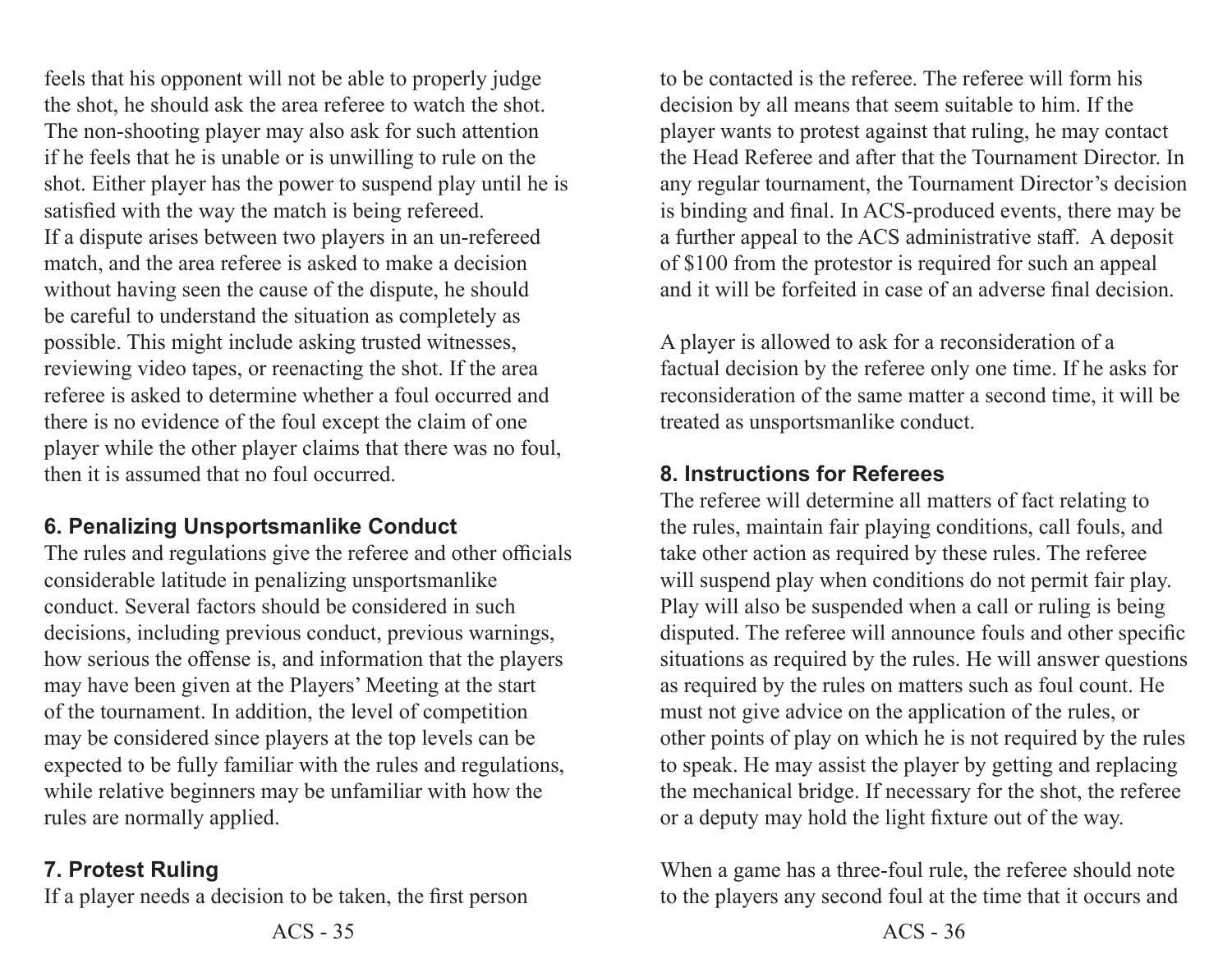also when the player who is on two fouls returns to the table. The first warning is not required by the rules but is meant to prevent later misunderstandings. If there is a scoreboard on which the foul count is visible to the players, it satisfies the warning requirement.

### **9. Referee's Responsiveness**

The referee shall answer players' inquiries regarding objective data, such as whether a ball will be in the rack, whether a ball is behind the head string, what the count is, how many points are needed for a victory, if a player or his opponent is on a foul, what rule would apply if a certain shot is made, etc. When asked for a clarification of a rule, the referee will explain the applicable rule to the best of his ability, but any misstatement by the referee will not protect a player from enforcement of the actual rules. The referee must not offer or provide any subjective opinion that would affect play, such as whether a good hit can be made on a prospective shot, whether a combination can be made, or how the table seems to be playing, etc.

#### **10. 8-Ball Addendum**

If the groups have been determined and the player mistakenly shoots at and pockets a ball of the opponent's group, the foul must be called before he takes his next shot. Upon recognition by either player or the referee that the groups have been reversed, the rack will be halted and will be replayed with the original player executing the break shot.

## **11. Restoring a Position**

In any case a position of balls needs to be amended it is

solely the referee's duty and responsibility to perform this task. He may form his opinion by any means he considers appropriate at the time. He may consult one or both players on that, however, the particular player's opinion is not binding and his judgment can be amended. Each involved player has the right to dispute the referee's judgment just once, but after that it is the referee's discretion to restore the ball or balls.

## **12. Acceptance of Equipment**

After the tournament or a particular match has been started, the player has no right to question the quality or legality of any equipment provided by the Tournament Organizer unless supported by the referee or the tournament director; any protests must be made beforehand.

## **13. Clearing Pockets**

For the ball to be considered pocketed, it must meet all the requirements described in Rule 8.3 Ball Pocketed. Although the task of clearing pockets of balls lies within the referee's description of duties, the ultimate responsibility for any occurrence of fouls as a result of such misadministration always rests with the shooter. If the referee is absent, for example in the case of an area referee, the shooter may perform this duty himself, providing he makes his intention clear and obvious to the opponent.

## **14. Time Out**

Unless specified otherwise by the tournament organizer, each player is allowed to take one time out of five minutes during matches. To exercise his right to a time out the player must: (1) inform the referee of his intention and, (2) make sure the referee is aware of the fact and marks it on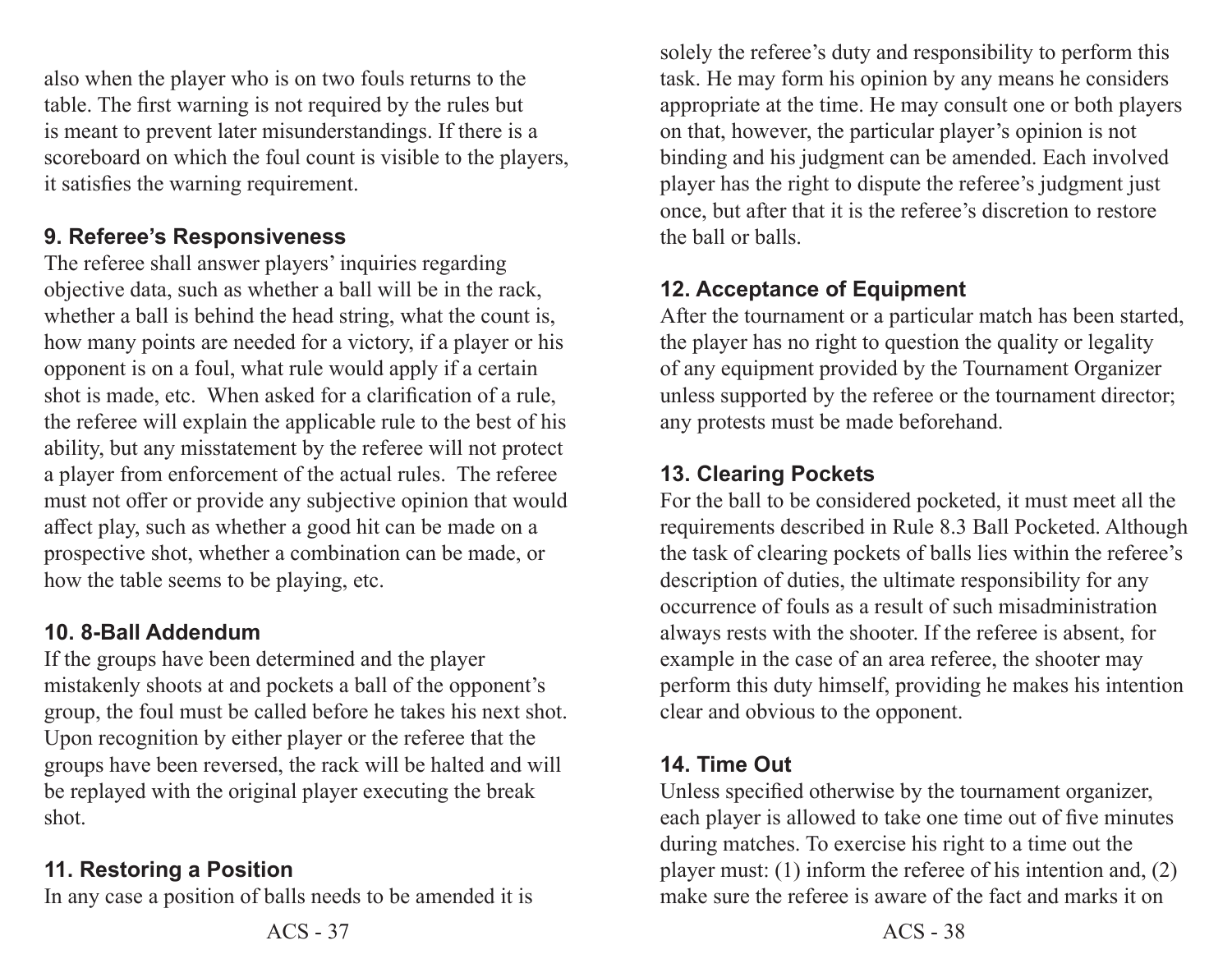the score sheet and, (3) make sure the referee marks the table for suspended play. (The standard procedure will be to place a cue stick on the table.)

The opponent must remain seated as during normal play; should he involve himself in an action other than standard match-playing activities it will be considered exercising his time out and no further time out will be allowed.

- The time out at eight ball and nine ball is taken between racks and play is suspended.
- At 14.1, the time out begins between racks; and the player at the table may continue his inning should the opponent decide to take his time out. If the nonshooter takes a time out, he must make sure there is a referee to supervise the table during his absence; otherwise he has no right to protest against any misplay by the player at the table.

The player taking the time out should remember that his actions must be within the spirit of the game and if he acts otherwise, he is subject to a penalty under the Unsportsmanlike Conduct.

If a player is suffering from a medical condition, the tournament director may choose to adjust the number of time outs.

## **15. Subsequent Break Shots**

For deciding who will break in racks after the first, in games such as nine ball, the tournament management may choose a procedure different from the standard one listed in the Rules. For example, the winner may break or the players may alternate "serves" of three consecutive breaks.

#### **16. Rack at Nine Ball**

As stated in *Rule 2.2*, balls other than the one and nine

are placed randomly in the rack and should not be set in any particular order during any rack. If the referee is not racking, and a player believes that his opponent is intentionally placing balls within the rack, he may bring this to the attention of a tournament official. If the tournament official determines that the player is intentionally positioning balls in the rack, the player will be given an official warning to refrain from doing so. Once warned, should the player continue with intentional positioning of balls in the rack, he shall be penalized for unsportsmanlike conduct.

## **17. Open Break Requirements**

The tournament management may set additional requirements on the break shot on games that require an "open" break such as nine ball. For example, it may be required to drive three balls above the head string or pocket them.

#### **18. The Three Point Break Rule**

(1) On the break shot, a minimum of three object balls must either be pocketed, or touch the head string line, or a combination of both. For example, if one object ball is pocketed, then at least two object balls must touch the head string line; or if two object balls are pocketed, then at least one object ball must touch the head string line. To touch the head string line means that the edge of the object ball must reach (break) the string line.

(2) If a player fails to meet the requirements in (1), but otherwise makes a legal break, the incoming player has the choice to accept the tables as is, or hand the shot back to his opponent.

(3) In accepting the table as is, the incoming player is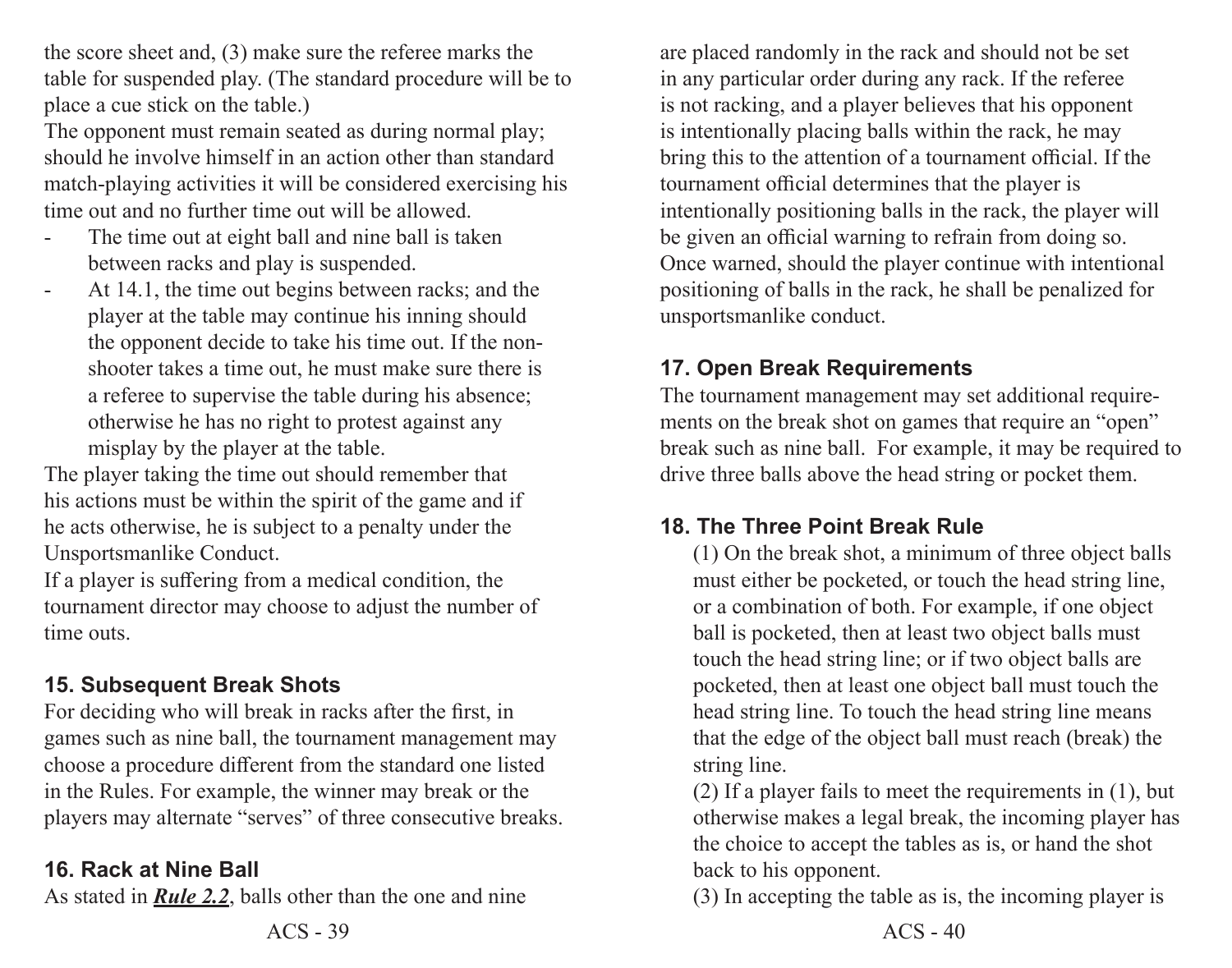not permitted to play a "push-out", he must play a legal shot to the ball on.

(4) If the table is handed back to the breaker, the breaker is permitted to play a push-out. If so, his opponent will then have the choice to either play the shot, or hand it back.

(5) If a player fails to meet the requirements of (1), but otherwise makes a legal break and pockets the 9 ball, the 9 ball is reposted before the next shot is played. The three point break rule may be used in ACSproduced 9-ball events together with tapping or ball rack.

#### **19. Deflecting Cue Ball on Opening Break**

It may be that the player miscues on a break shot and tries to prevent the cue ball from following its normal path by deflecting it with his cue stick or by some other means. This practice and other similar practices are absolutely

forbidden under the unsportsmanlike conduct rule, Rule 6.16(b). Players must never intentionally touch any ball in play except with a forward stroke of the cue tip on the cue ball. The penalty for such a foul will be determined by the referee according to the unsportsmanlike conduct guidelines in Rule 6.16.

#### **20. Shot Clock**

A shot clock may be requested at any time during a match by a tournament official or either player involved in that match. The Tournament Director or other appointed official decides whether to use a shot clock or not. Should a shot clock be introduced, both players will be "on the clock" and there will be an official timekeeper for the duration of the

match. As a recommendation, players will have 35 seconds per shot with a warning when 10 seconds remain. Each player will be allowed one 25-second extension during each rack. The shot clock will be started when all balls come to rest, including spinning balls. The shot clock will end when the cue tip strikes the cue ball to initiate a stroke or when the player's time expires from the shot clock. If a player runs out of time, it will be a standard foul.

#### **21. Cue Ball Fouls Only**

If there is no referee presiding over a match (See *Regulation 5*), it may be played using cue ball fouls only. That is, touching or moving any ball other than the cue ball would not be a foul unless it changes the outcome of the shot by either touching another ball or having any ball, including the cue ball, going through the area originally occupied by the moved ball. If this does not happen, then the opposing player must

be given the option of either leaving the ball where it lies or replacing the ball as near as possible to its original position to the agreement of both players. If a player shoots without giving his opponent the option to replace, it will be a foul resulting in cue ball in hand for the opponent.

#### **22. Late Start**

Players must be at the table and ready to play their assigned match at the appointed match time. If a player is late for his appointed match time, he will have fifteen minutes to report to his assigned table ready to play or he will lose the match. It is recommended to announce after five minutes a first call for the player, after ten minutes a second call and after fourteen minutes a final "one minute" warning. A stricter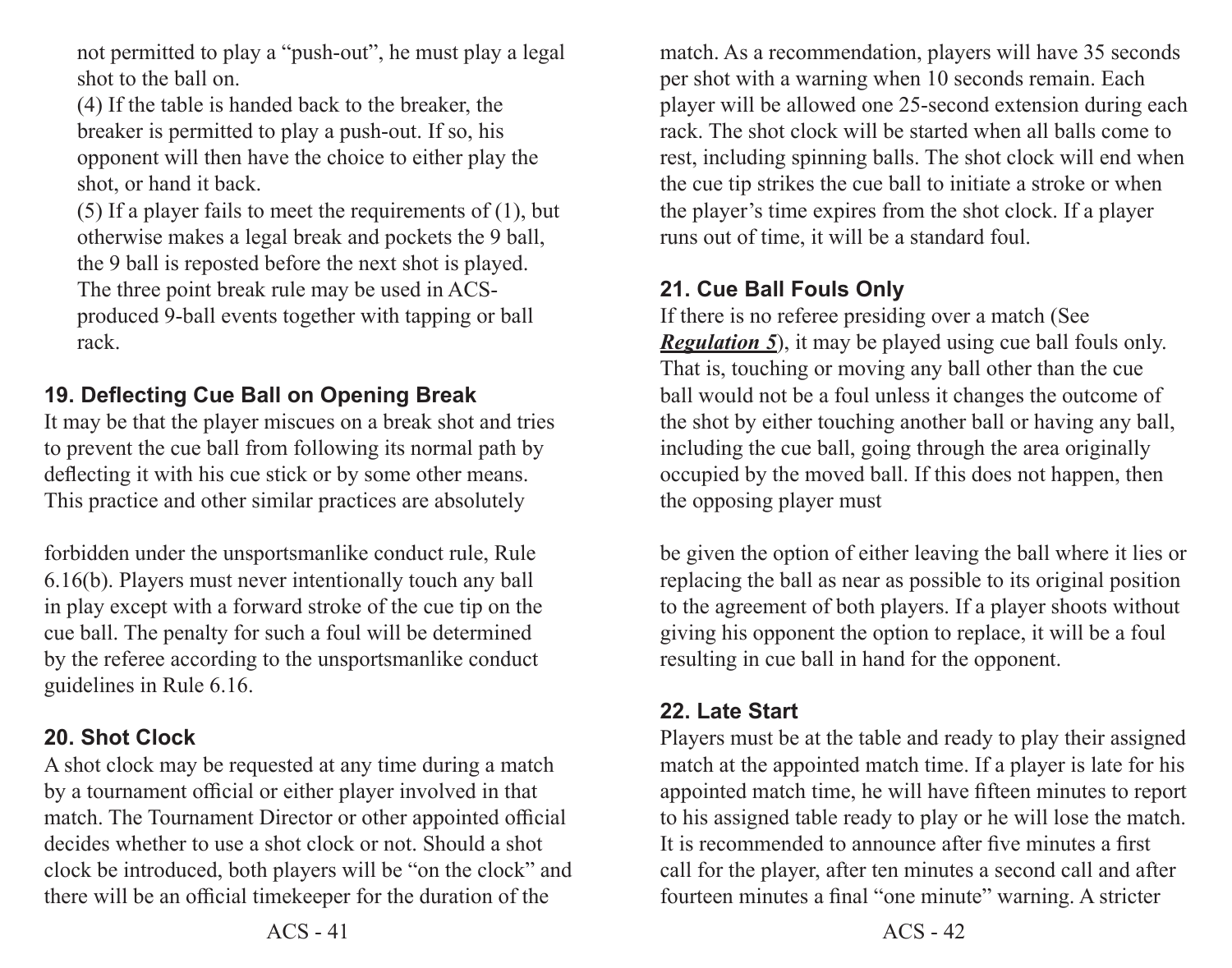requirement may be used for repeat offenders.

#### **23. Outside Interference**

See *Rule 1.9 Outside Interference*. The referee should ensure that interference is prevented, for example by a spectator or a player on an adjacent table, and may suspend play as needed. Interference may be physical or verbal.

#### **24. Coaching \***

It is permitted for a player to receive advice from a coach during a match. This should not be on a continuous shotby-shot basis that changes the nature of the game. It is up to the referee and tournament management to set additional limits on this. A time out can be used to get coaching help. The coach should not approach the table. If the referee decides that the coach is interfering with or disrupting the match, he may direct the coach to stay away from the match.

\* Unless otherwise stated or specified at the event, no coaching of any kind is permitted during a match at any ACS-produced event.

#### **25. Act of God**

It may be that something unforeseen under these rules will occur during a match. In such a case, the referee will decide how to proceed in a fair manner. For example, it may be necessary to move a rack in progress to a different table, in which case a stalemate may be declared if a position cannot be transferred.

#### **26. Remaining in Player's Chair**

The non-shooting player should remain in his designated chair while his opponent is at the table. Should a player need to leave the playing area during matches, he must request and receive permission from the referee. Should a player leave the playing area without the permission of the referee, it will be treated like unsportsmanlike conduct.

#### **27. Split Hits**

If the cue ball strikes a legal object ball and a non-legal object ball at approximately the same instant, and it cannot be determined which ball was hit first, it will be assumed that the legal target was struck first.

## **28. Calling Frozen Balls**

The referee should be careful to inspect and announce the status of any object ball that might be frozen to a cushion and the cue ball when it might be frozen to a ball. The seated player may remind the referee that such a call is necessary. The shooter must allow time for such a determination to be asked for and made, and may ask for the call himself.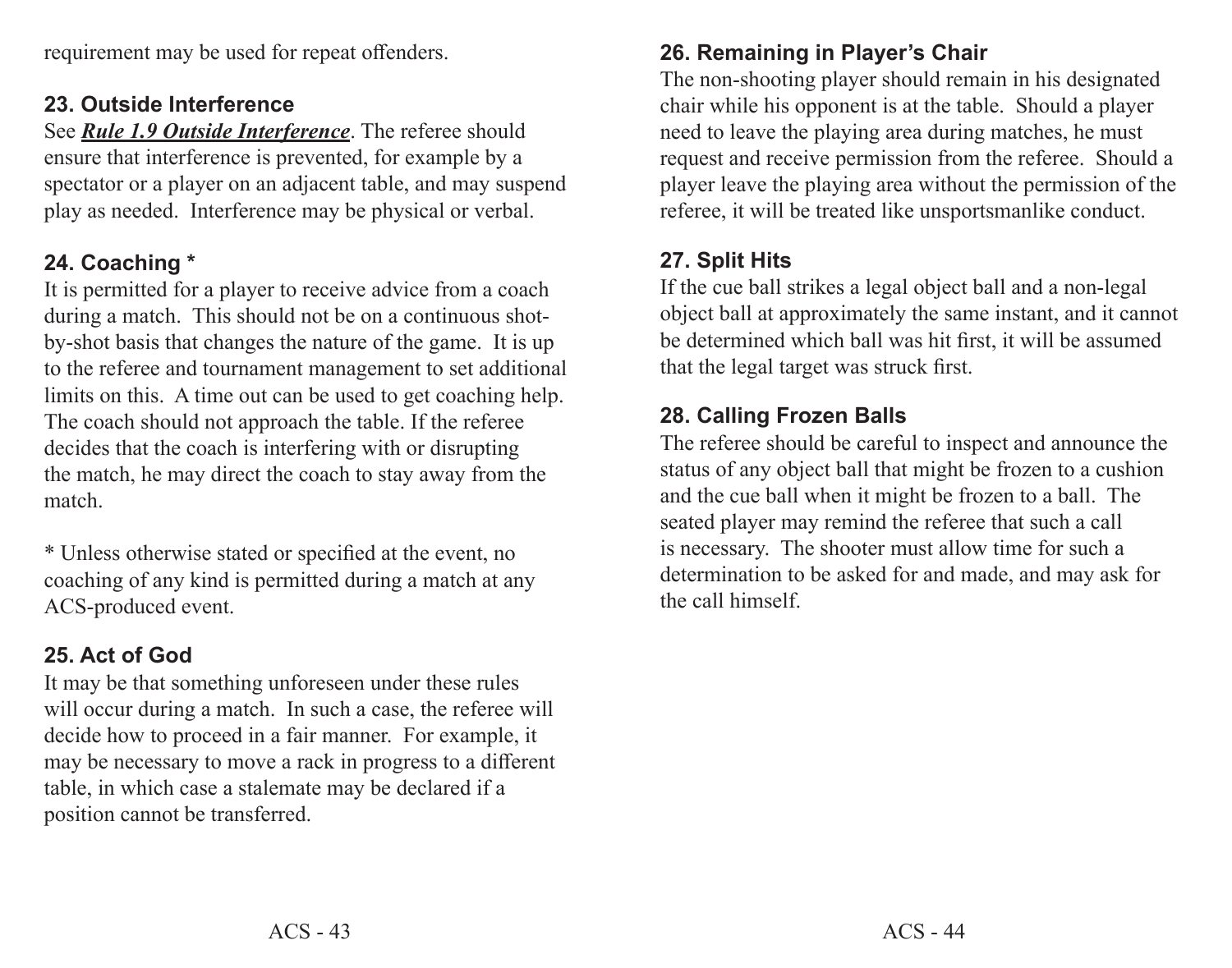| <b>ACS CERTIFIED REFEREES</b> |                   |                     |                 | IN<br>IN      | SAM<br><b>NOE</b> | <b>BALL</b><br>LEAL | (216) 973-0159<br>(708) 400-5239 |
|-------------------------------|-------------------|---------------------|-----------------|---------------|-------------------|---------------------|----------------------------------|
| <b>REGION</b>                 | <b>FIRST NAME</b> | <b>LAST NAME</b>    | <b>CONTACT#</b> | $\mathsf{IN}$ | PEG               | <b>CUSHMAN</b>      | (219) 763-7939                   |
| AB                            | R W (BILL)        | <b>FENTON</b>       | (403) 651-5185  | $\sf IN$      | <b>ROBERT</b>     | <b>BALL</b>         | (216) 973-0159                   |
| AB                            | <b>MIKE</b>       | WASYLIW             | (306) 513-5580  | IN            | CECIL             | <b>MESSER</b>       | (219) 465-8101                   |
| AB                            | <b>WAYNE</b>      | <b>KNIGHT</b>       | (403) 866-1552  | KY            | <b>BRIAN</b>      | <b>FETTY</b>        | (304) 417-6376                   |
| AB                            | <b>ROYCE</b>      | <b>KWAN</b>         | (780) 880-9201  | LA            | GERARD            | LOUVIERE            | (337) 794-4637                   |
| AK                            | <b>PAUL</b>       | <b>HERRICK</b>      | (785) 614-4730  | LA            | <b>ROBERT</b>     | <b>HAWES</b>        | (337) 377-7199                   |
| BC                            | <b>CONWAY</b>     | <b>PAULS</b>        | (250) 203-4036  | <b>MD</b>     | <b>STEVENT</b>    | <b>BROWN SR</b>     | (240) 678-3396                   |
| BC                            | <b>MICHELLE</b>   | <b>NEX</b>          | (250) 427-0749  | MI            | <b>DOUG</b>       | <b>GARN</b>         | (906) 748-0647                   |
| BC                            | LANCE             | <b>BROMMELAND</b>   | (250) 320-5059  | <b>MN</b>     | <b>JOHN</b>       | <b>STICH</b>        | (507) 210-7558                   |
| BC                            | CODY              | <b>GRAHAM</b>       | (778) 862-5004  | <b>MN</b>     | <b>RICHARD</b>    | <b>ARENDTS</b>      | (507) 838-7299                   |
| CA                            | <b>GIBBI</b>      | <b>TKATCH</b>       | (818) 606-1724  | <b>MS</b>     | <b>DORIS</b>      | <b>STOTLER</b>      | (601) 380-2292                   |
| CA                            | <b>ALLAN</b>      | SAND                | (650) 215-3706  | <b>MS</b>     | <b>DENNIS</b>     | <b>STOTLER</b>      | (228) 297-2292                   |
| CA                            | JON               | <b>EPSTEIN</b>      | (818) 621-1348  | <b>NE</b>     | <b>MARILYN</b>    | <b>SMITH</b>        | (402) 330-7990                   |
| CO                            | <b>DAVE</b>       | <b>MERRILL</b>      | (719) 251-5797  | <b>NJ</b>     | <b>DON</b>        | <b>MOKRAUER</b>     | (917) 701-1185                   |
| CO                            | <b>BETTY</b>      | <b>HARRIS</b>       | (719) 360-1313  | <b>NV</b>     | LOUIS             | <b>RUBENSTEIN</b>   | (805) 857-8445                   |
| FL                            | <b>ARVILLA</b>    | <b>FISCHER</b>      | (727) 776-1493  | <b>NY</b>     | R.M. HATTER       | <b>REYNOLDS</b>     | (315) 374-0452                   |
| FL                            | <b>ANTHONY</b>    | LEWIS               | (407) 729-5336  | OH            | LANCE             | <b>KEPLER</b>       | (216) 559-9647                   |
| FL                            | <b>BILL</b>       | <b>POWELL</b>       | (216) 973-0159  | OK            | <b>DWAYNE</b>     | <b>PAYNE</b>        | (405) 761-0769                   |
| FL                            | <b>DANNY</b>      | <b>WILLIAMS</b>     | (941) 371-2903  | OK            | WILLIAM           | <b>DAUGHERTY</b>    | (405) 833-6982                   |
| FL                            | <b>DAVID</b>      | DARNELL             | (219) 508-1404  | OK            | <b>THERON</b>     | WEBB                | (405) 630-7671                   |
| FL.                           | <b>DIANA</b>      | <b>DEFONZO</b>      | (954) 551-0117  | OK            | <b>SENECA</b>     | <b>MCINTOSH</b>     | (918) 549-8967                   |
| FL                            | <b>RALPH</b>      | <b>GIBSON</b>       | (803) 727-4207  | OK            | <b>KEITH</b>      | COSTIGAN            | (918) 355-2551                   |
| FL                            | <b>SHANNON</b>    | <b>MESZAROS</b>     | (941) 685-2131  | OK            | <b>MICHAEL</b>    | <b>SMITH</b>        | (918) 316-8803                   |
| FL                            | <b>DON</b>        | <b>DIXON</b>        | (941) 735-7715  | ON            | <b>GRAHAM</b>     | RANDALL             | (519) 741-7967                   |
| FL                            | <b>JEFFREY</b>    | <b>BROOKS</b>       | (941) 539-8430  | ON            | <b>WAYNE</b>      | <b>DWYER</b>        | (647) 960-8438                   |
| FL                            | <b>GARY</b>       | <b>DRILLING</b>     | (941) 716-2164  | PA            | <b>CHARLES</b>    | <b>INTERRANTE</b>   | (610) 970-7271                   |
| FL                            | JANIE             | AMANO-YEE           | (941) 315-3900  | PR            | <b>EDWIN</b>      | ARROYO BORRAS       |                                  |
| IA                            | <b>DARYN</b>      | <b>HAMILTON</b>     | (641) 919-1861  | <b>TN</b>     | <b>BOB</b>        | <b>HUNT</b>         | (901) 409-9054                   |
| IA                            | PHILLIP           | <b>EICHHORN</b>     | (563) 343-4872  | <b>TN</b>     | <b>JAMES</b>      | ARRADONDO           | (813) 477-3565                   |
| IA                            | <b>TIM</b>        | <b>BRINGMAN</b>     | (319) 330-7867  | <b>TX</b>     | <b>SHANNON K</b>  | LYNDE               | (210) 269-3749                   |
| IL                            | LIAM              | <b>HARTNETT</b>     | (708) 417-1297  | <b>TX</b>     | <b>KRISTIE</b>    | <b>WOMACK</b>       | (817) 988-6478                   |
| IL                            | <b>JUSTIN</b>     | <b>BALLOU</b>       | (618) 830-4235  | <b>TX</b>     | <b>ALAN</b>       | <b>BARNES</b>       | (214) 684-2038                   |
| IL                            | <b>LISA</b>       | CARTER              | (630) 338-6933  | <b>TX</b>     | W <sub>C</sub>    | <b>DIXON</b>        | (432) 413-2612                   |
| IL                            | <b>MARTY</b>      | <b>PLUMB</b>        | (563) 529-6684  | <b>TX</b>     | <b>REN</b>        | <b>ROBERTS</b>      | (214) 498-9859                   |
| IL                            | <b>ROBERT</b>     | <b>BUGIELSKI JR</b> | (815) 530-7643  | <b>TX</b>     | <b>RENEE</b>      | <b>BENTON</b>       | (210) 274-4801                   |
| IL                            | <b>ROY</b>        | <b>GARCIA</b>       | (708) 552-3409  | <b>WA</b>     | <b>CRAIG</b>      | ARNOLD              | (253) 219-7358                   |
| IL                            | <b>THOMAS</b>     | <b>FANKHAUSER</b>   | (217) 433-8868  | <b>WA</b>     | <b>PATRICK</b>    | <b>MOWDY</b>        | (360) 431-5800                   |
| IL                            | <b>JEFF</b>       | <b>MARTZ</b>        | (815) 541-0727  | WI            | <b>GREG</b>       | <b>RINTELMAN</b>    | (715) 892-1516                   |
| IL                            | <b>JOSEPH</b>     | <b>HERNANDEZ</b>    | (630) 450-4938  | WI            | <b>JONATHON</b>   | <b>DJUBENSKI</b>    | (715) 383-0468                   |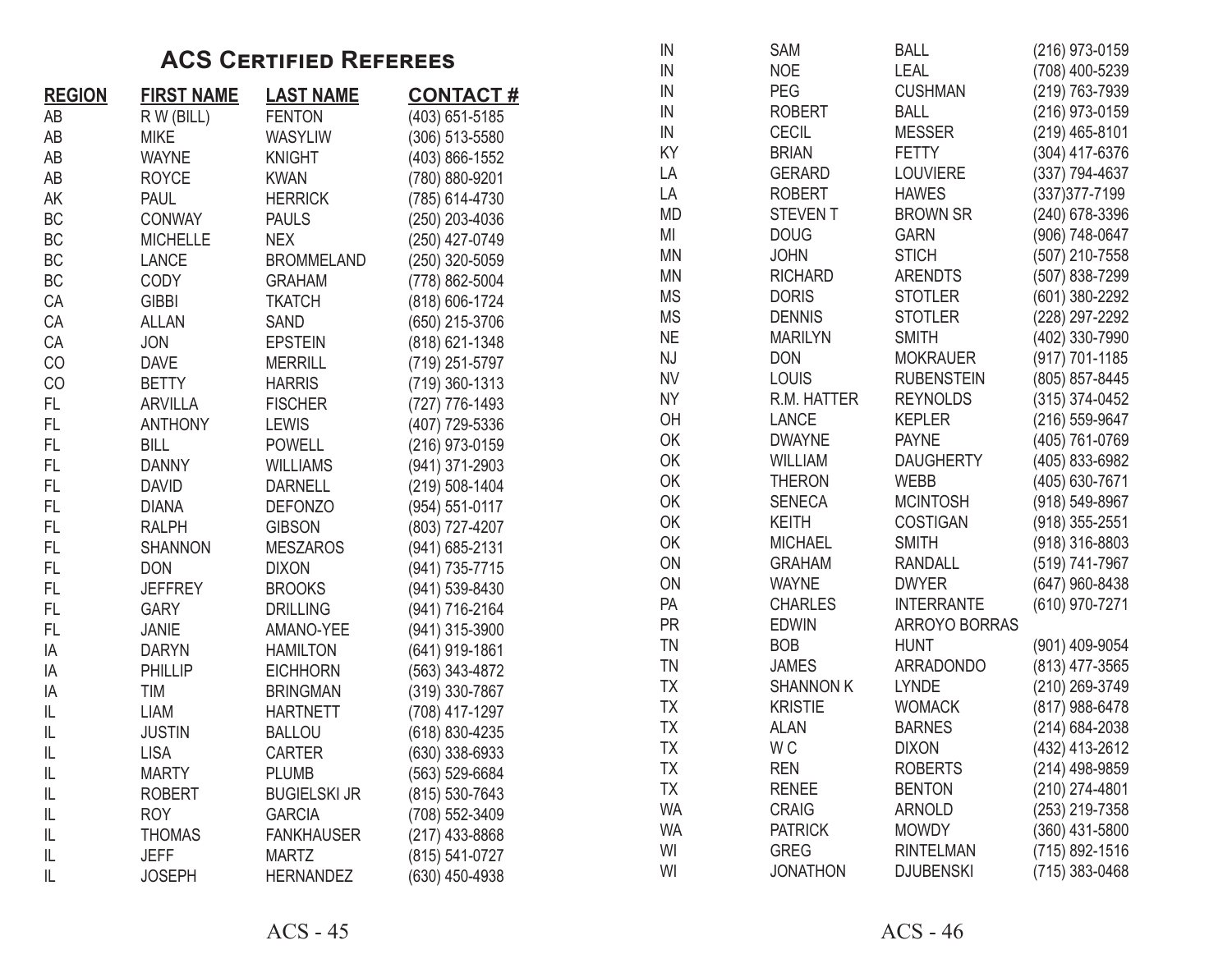## **ACS Certified Instructors Offer Lessons**

| <b>REGION</b>                              | <b>FIRST NAME</b> | <b>LAST NAME</b>   | <b>CONTACT#</b>   |
|--------------------------------------------|-------------------|--------------------|-------------------|
| <u>АК</u>                                  | <b>SABRINA</b>    | <b>PETERSON</b>    | 907-441-5530      |
| <u>AL</u>                                  | DONALD D.         | RILEY              | 256-922-8760      |
| <u>ΑZ</u>                                  | <b>JERRY</b>      | <b>BRIESATH</b>    | 608-279-9994      |
| <b>BC</b>                                  | <b>KRISTIAN</b>   | <b>VILPPALA</b>    | 778-986-6195      |
| <b>BUR DUBAI</b>                           | <b>MOHAMMED</b>   | <b>FARAJ</b>       | +971-971507240472 |
|                                            | <b>RON</b>        | <b>SCHNEIDER</b>   | 714-906-6411      |
|                                            | <b>JOSEPH</b>     | MEJIA              | 650-455-1815      |
|                                            | <b>TOM</b>        | SEYMOUR            | 415-577-1520      |
| <u>CA CA</u><br>CA CA<br>CA CA<br>CA<br>CA | <b>HOWARD</b>     | KENNEDY            | 310-710-5885      |
|                                            | <b>DERALD</b>     | <b>JOHNSON</b>     | 858-354-3525      |
|                                            | <b>ALLAN</b>      | SAND               | 408-986-7408      |
|                                            | MICHAEL K.        | GLASS JR.          | 513-288-0426      |
|                                            | <b>RODOLFO</b>    | LIPORADA           | 858-722-1465      |
| $\overline{CA}$                            | <b>CHRISTIAN</b>  | TAYLOR             | 312-371-4760      |
| <u>CO</u>                                  | <b>JAMES</b>      | <b>BOGNER SR.</b>  | 303-403-4613      |
| <u>CO</u>                                  | <b>JAMES</b>      | <b>BOGNER II</b>   | 303-403-4613      |
|                                            | TED A.            | <b>MAURO</b>       | 719-948-4523      |
|                                            | <b>BRYAN</b>      | <b>BELL</b>        | 719-322-4338      |
|                                            | DAVID             | MACNEILL           | 860-736-0088      |
|                                            | <b>WALTER</b>     | <b>ENNES JR.</b>   | 352-408-4664      |
|                                            | <b>PAUL</b>       | <b>FANNIN</b>      | 407-701-5678      |
|                                            | A. JANE           | <b>KNOECK</b>      | 262-707-3009      |
|                                            | <b>JIM</b>        | <b>DECESARE</b>    | 954-347-8168      |
|                                            | SCOTT             | <b>FREDRICKSON</b> | 727-249-7867      |
|                                            | <b>STEVEN</b>     | <b>LUSKEY</b>      | 352-446-9580      |
|                                            | <b>JAMES</b>      | <b>STONE</b>       | 352-205-6559      |
|                                            | JOHN P.           | <b>URCIUOLI</b>    | 352-259-3718      |
|                                            | SCOTT             | <b>LEE</b>         | 773-551-7473      |
|                                            | <b>MARK JOHN</b>  | <b>MORIN</b>       | 706-872-9378      |
| GA                                         | <b>LEE</b>        | <b>COOPER</b>      | 478-222-2130      |
| <u>GA</u>                                  | <b>KEITH</b>      | <b>HARGRAVE</b>    | 706-255-2406      |
|                                            | <b>JOSEPH</b>     | <b>CHLADEK</b>     | 515-953-9006      |
| <u>IA</u><br>I <u>IA</u><br>IL             | <b>JOHN PAUL</b>  | <b>JONES</b>       | 641-455-9915      |
|                                            | <b>VERN</b>       | <b>BELL</b>        | 815-942-3044      |
|                                            | <b>GARY</b>       | KATZ               | 847-530-8172      |
|                                            | R.J.              | <b>WILKINSON</b>   | 630-975-1620      |
| ll.<br>Il                                  | <b>JUSTIN</b>     | <b>BALLOU</b>      | 618-830-4235      |
| IL                                         | <b>ERIC</b>       | <b>NARETTO</b>     | 815-228-7498      |

| $\mathbb{N}$    | <b>TOM</b>                | <b>ROSSMAN</b>     | 765-760-7665 |
|-----------------|---------------------------|--------------------|--------------|
| $\mathbb{N}$    | <b>CECIL</b>              | <b>MESSER</b>      | 219-465-8101 |
| KY              | <b>ANTHONY</b>            | BEELER             | 606-669-8401 |
| MA              | CLYDE                     | <b>DOTTIN</b>      | 508-667-5012 |
| <b>MD</b>       | STEVEN T.                 | BROWN SR.          | 240-678-3396 |
| <b>MD</b>       | <b>GEORGE</b>             | HAMMERBACHER       | 410-222-6350 |
| <b>MD</b>       | <b>GIVENS</b>             | <b>JACKSON</b>     | 301-523-8694 |
| <b>MD</b>       | <b>AARON</b>              | HIBBARD            | 703-606-7924 |
| <b>MS</b>       | <b>DENNIS</b>             | <b>STOTLER</b>     | 228-297-2292 |
| <b>MS</b>       | <b>TRAVIS</b>             | <b>HALL</b>        | 228-990-8397 |
| <b>MS</b>       | <b>MICHAEL</b>            | CAPASSO            | 941-879-6630 |
| <b>NJ</b>       | <b>KEVIN</b>              | FORT               | 609-577-7461 |
| NJ              | <b>IDA MAE</b>            | <b>BOYD</b>        | 803-475-7627 |
| <b>NM</b>       | <b>TOM</b>                | <b>RICCOBENE</b>   | 505-259-3192 |
| NUNAVUT         | <b>GARY</b>               | DUNFORD            | 867-222-3528 |
| N <sub>V</sub>  | <b>TIM</b>                | <b>DIMACCHIA</b>   | 408-605-7911 |
| N <sub>V</sub>  | HARVEY E.                 | <b>THOMAS</b>      | 702-301-4211 |
| <b>NY</b>       | <b>MARK</b>               | <b>FINKELSTEIN</b> | 347-545-1916 |
| NY              | RENE M. "HATTER" REYNOLDS |                    | 315-374-0452 |
| OH              | LANCE                     | <b>KEPLER</b>      | 216-559-9647 |
| OH              | <b>JOHN</b>               | <b>HARLACH</b>     | 216-401-4807 |
| ON              | <b>FREDERICK</b>          | <b>RAPER</b>       | 519-373-4612 |
| ON              | <b>BRUCE</b>              | <b>BUTLER</b>      | 905-274-1916 |
| PA              | <b>RICH</b>               | GALLAGHER          | 215-651-7258 |
| PA              | <b>FRANK</b>              | <b>WILLIAMS</b>    | 412-260-7366 |
| <b>SC</b>       | <b>EDWIN JULIUS</b>       | <b>ISRAEL JR.</b>  | 910-840-4901 |
| <b>TN</b>       | WILLIS H.                 | <b>JONES</b>       | 423-483-1872 |
| <b>TN</b>       | <b>ROBERT</b>             | <b>HUNT</b>        | 901-409-9054 |
| $\overline{10}$ | <b>RICK</b>               | <b>MONCRIEF</b>    | 615-545-8961 |
| $\frac{TX}{TX}$ | <b>JOHN</b>               | <b>TAYLOR</b>      | 713-4098749  |
|                 | <b>CHARLES</b>            | <b>REEVES</b>      | 214-755-0032 |
| IX              | <b>MARK</b>               | WANNER             | 713-703-0221 |
| $\overline{TX}$ | SCOTT                     | <b>HOLMES</b>      | 281-814-4636 |
| <b>TX</b>       | RANDY                     | <b>GOETTLICHER</b> | 214-908-2908 |
| UT              | <b>SYLVIA</b>             | <b>FLATER</b>      | 801-577-4618 |
| UT              | RICHARD R.                | VANDENBERG         | 801-668-5537 |
| VA              | DAVID W.                  | <b>DONOVAN</b>     | 804-363-5936 |
| <b>WA</b>       | LEROY                     | <b>DORSEY</b>      | 206-356-0151 |
| WI              | <b>GREG</b>               | <b>RINTELMAN</b>   | 715-892-1516 |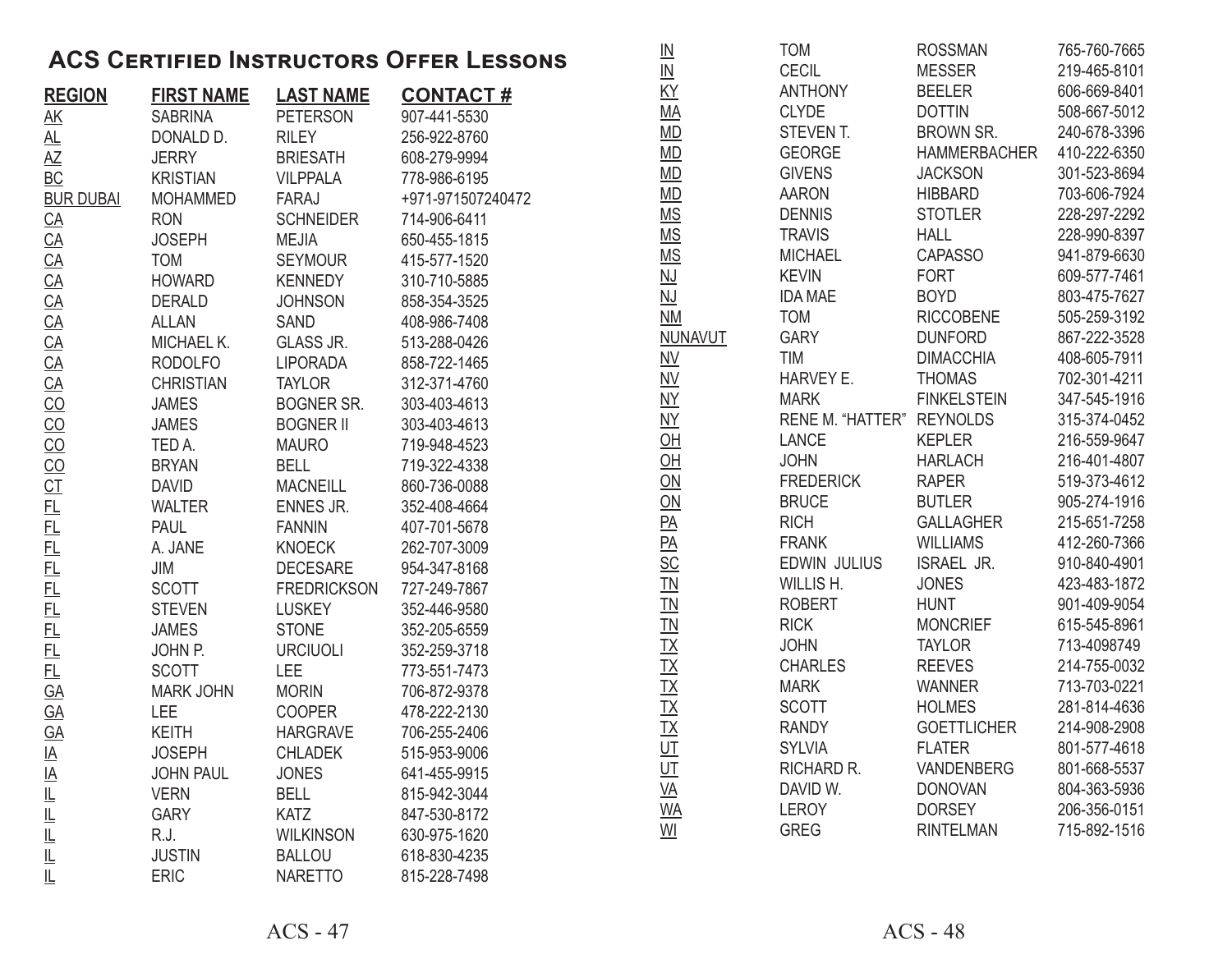

## **Our Vision**

*To encourage the collaboration of sports organizations in making cue sports the #1 participation sport.*

## **Our Mission**

*To heighten the interest and awareness of cue sports through the support and sanctioning of organized competition throughout the United States and North America.*